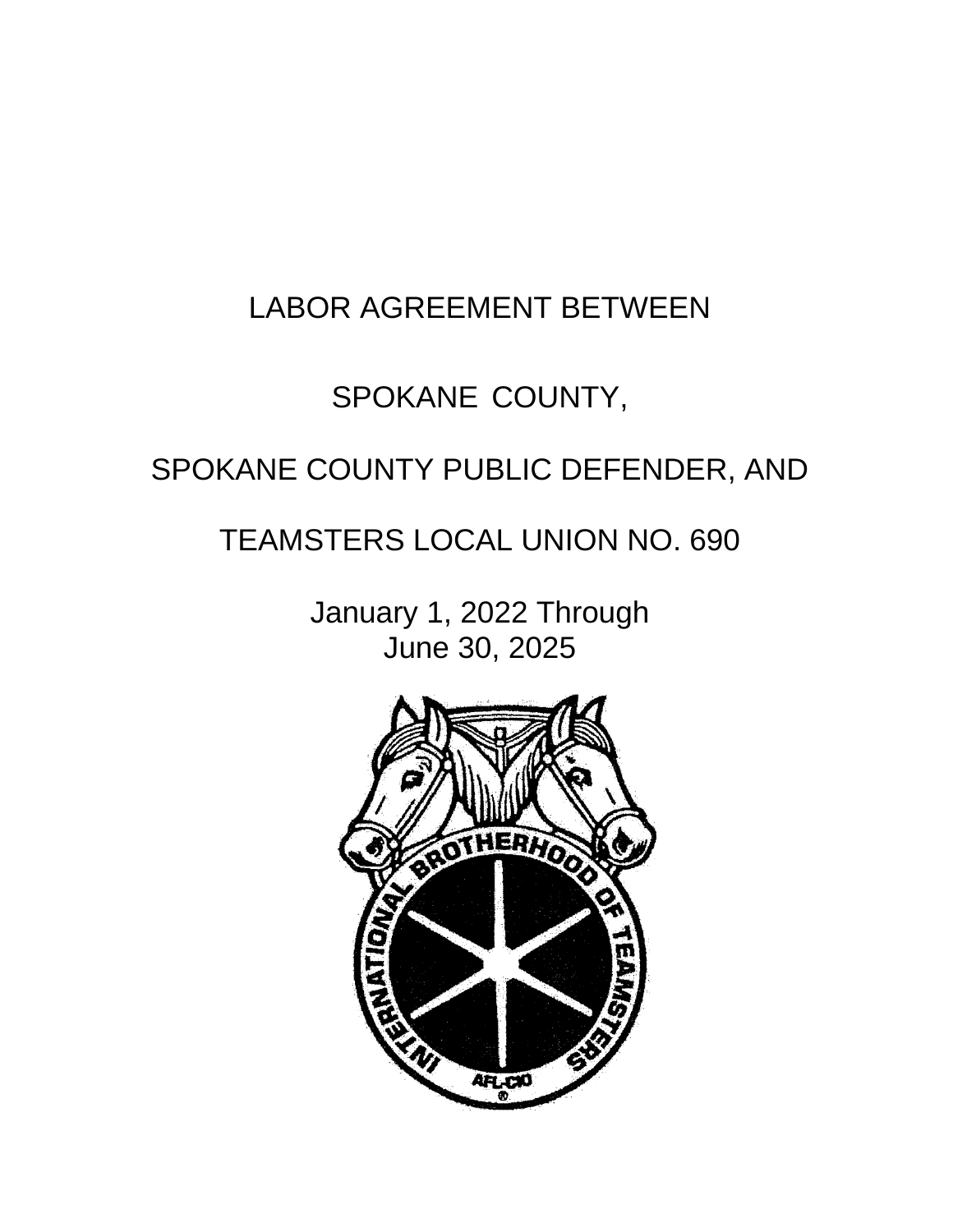## **TABLE OF CONTENTS**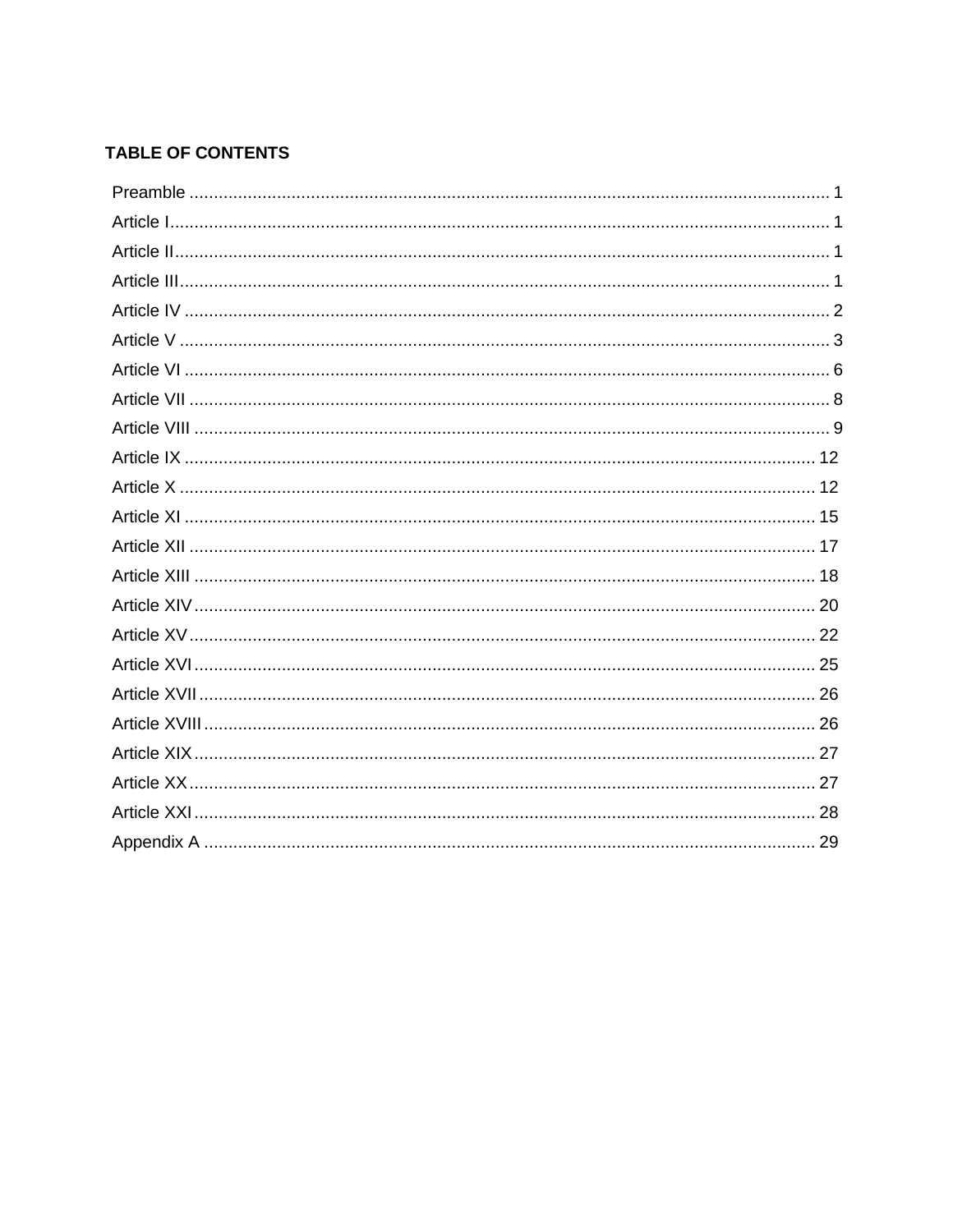#### **PREAMBLE**

These Articles constitute the Agreement, the terms of which have been negotiated in good faith, between the Board of County Commissioners of Spokane County and the Spokane County Public Defender, hereinafter referred to as the "Employer" and Teamsters Local Union No. 690, hereinafter referred to as the "Union". All items shall be binding for both the employer and the Union and its members.

#### **ARTICLE I - PURPOSE**

The intent and purpose of this Agreement is to promote the continued improvement of the relationship between the Employer and the Union by establishing equitable and peaceful procedures for the resolution of differences and by setting forth rates of compensation, hours of work, and other conditions of employment of Unit Supervisors and APD Public Defenders (APDs) in the bargaining unit.

#### **ARTICLE II - UNION RECOGNITION**

The Employer recognizes Teamsters Local Union No. 690 as the exclusive bargaining representatives for all full time and regular part-time APD, including Unit Supervisors, hereinafter referred to as APD(s). The Public Defender and the Chief Deputy Public Defender are excluded from the bargaining unit. Other excluded positions shall be agreed to by the Employer and the Union, according to a Memorandum of Understanding regarding bargaining unit excluded classifications or positions.

#### **ARTICLE Ill - UNION SECURITY**

- **3.1 Union Dues and Fees:** When an employee provides written authorization to the Employer and to the Union, the Employer will deduct from the Employee's salary, an amount equal to dues required to be a member or represented by the Union.
- **3.2 Notification:** When the Employer hires a new employee recognized as a position covered in the bargaining unit, the Employer shall, within ten (10) calendar days of the date of employment notify the union in writing giving the name, hire date, and classification of the employee hired. The employee's address and email will be included if the Union provides the Employer with a signed authorization by the employee. Per statute, Union representatives shall be given thirty minutes paid time with each new employee to discuss union membership. This normally will take place during new employee orientation.
- **3.3 Dues Cancellation:** An employee may cancel payroll deduction of dues and/or service fees by written notice to the Employer and the Union on the appropriate union cancellation forms. The cancellation will become effective on the second payroll after receipt of the notice.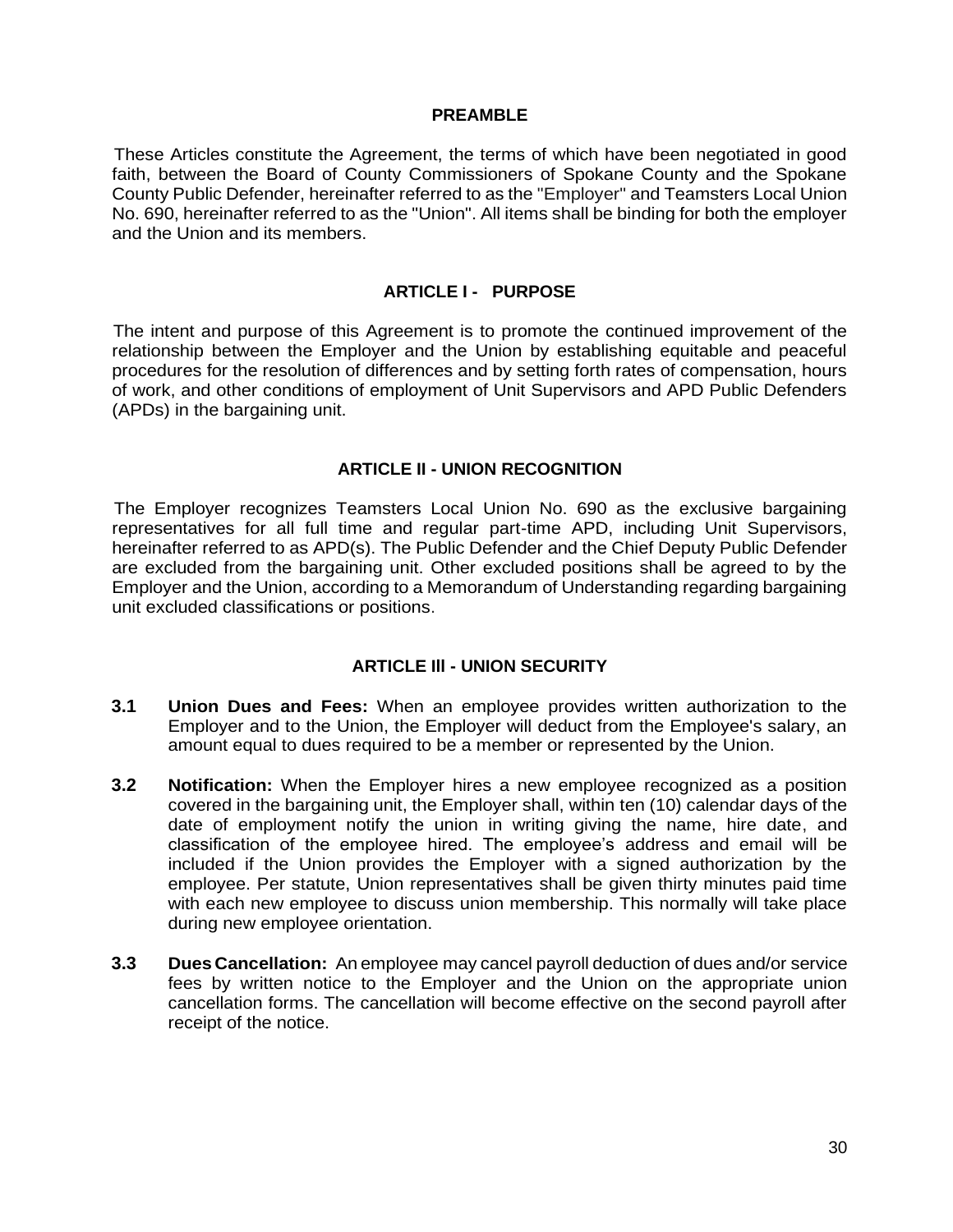- **3.4 Indemnification:** The Union agrees to indemnify and hold the Employer harmless from all claims, demands, suits or other forms of liability that arise against the Employer for or on account of compliance with this Article and any issues related to the deduction of dues or fees. The Employer shall promptly notify the Union in writing of any claim, demands, suit or other form of liability asserted against it relating to its implementation of this article.
- **3.5 Democratic, Republican, Independent Voters Education (DRIVE):** The Employer shall deduct from the pay of each employee, each month, who furnishes a written original authorization form signed by the employee to the Auditor's Payroll Department. The first deduction will take effect at the end of the month following the month the written authorization for deduction is received. The deduction will occur once per month on the last pay period of the month.

(i.e., Authorization is given to County Payroll in the month of February; the first deduction will start March 31<sup>st</sup>. DRIVE shall notify the Employer of the amounts designated by each contributing employee that are to be deducted from his/her paycheck on a monthly basis. The Employer will reconcile the deduction list with the individual authorization forms received from the employees. The Employer will only make the deduction if there is an authorization form on file. The Employer shall transmit to DRIVE National Headquarters, on a monthly basis, in one check, the total amount deducted along with the employee identification number, the name of each employee on whose behalf a deduction is made, and the amount deducted from that employee's paycheck. The International Brotherhood of Teamsters shall reimburse the Employer annually for the Employer's actual cost for the expenses incurred in administering the monthly payroll deduction plan the calculation of the expenses and the due date for reimbursement to be determined under separate cover The Employer will recognize authorization for deductions from wages, if in compliance with state law, to be transmitted to the Local Union, or to such other organizations as the Union may request if mutually agreedto. No deduction shall be made which is prohibited by applicable law.

## **ARTICLE IV - JOB CLASSIFICATIONS AND DEFINITIONS**

## **4.1 Definitions:**

- **4.1.1 Regular APD:** An APD who has successfully completed his/her probationary period.
- **4.1.2 Full Time APD:** An APD who regularly is compensated for 37.5 hours per week on a continuing basis.
- **4.1.3 Part Time APD:** An APD who regularly is compensated for less than 37.5 hours per week on a continuing basis. See Article 7.3.
- **4.1.4 Probationary APD:** An APD within the initial 975 hours of paid time as an APD in Spokane County and serves at the sole discretion of the Public Defender. Promotional period will be 975 hours of paid time as an APD**.**
- **4.1.5 Extra Help:** Works to cover special needs, peak or emergency workloads, necessary vacation relief. A month of extra help employment is considered to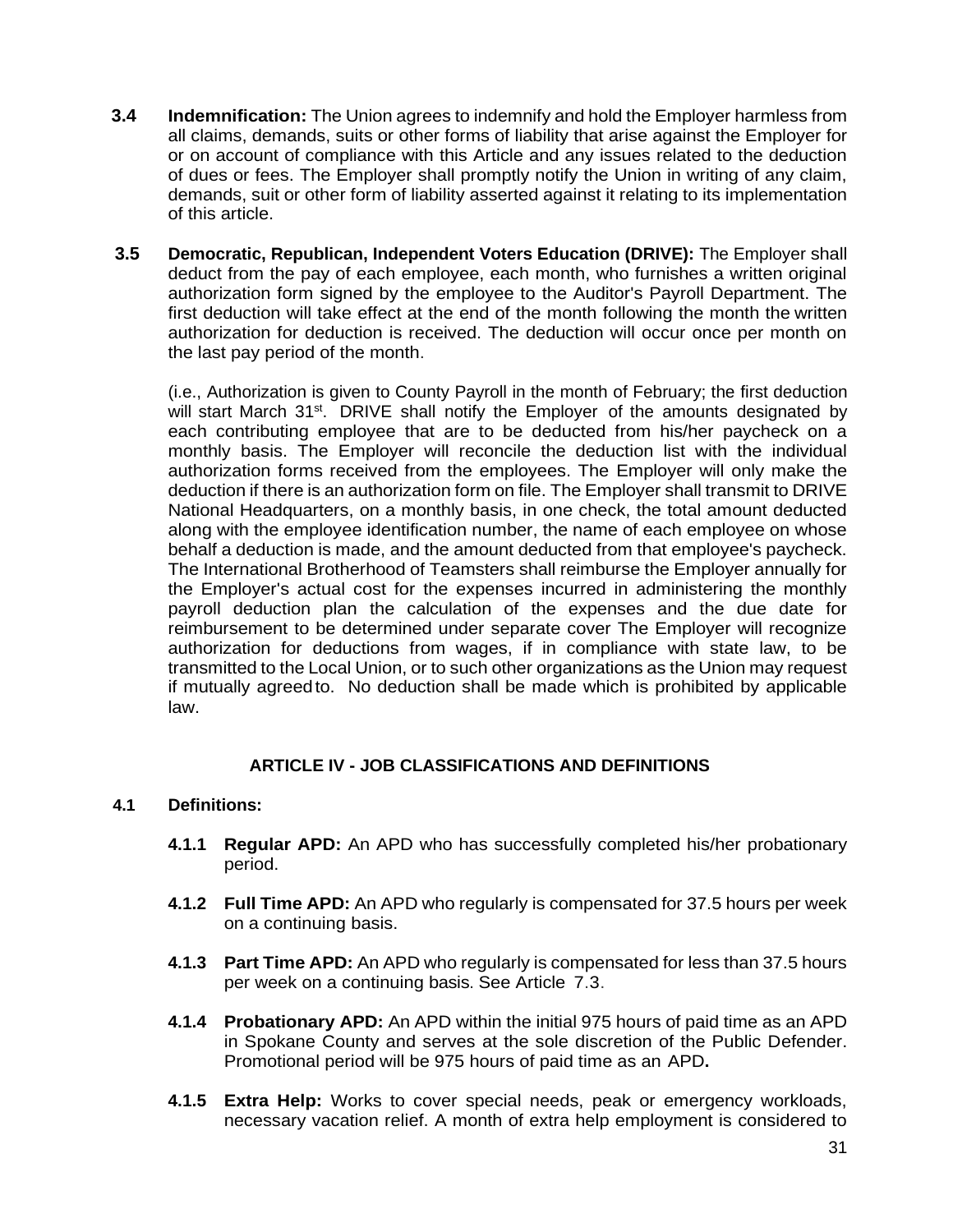be 70 or more hours. Extra help personnel who work less than 70 hours per month may work for an indefinite period. Except in unusual or emergency situations, extra help personnel must meet the minimum requirement of the applicable county job classification. Extra help work is not eligible for benefits. (Res. 95-0742, Res. 87-11844, 1987; Res. 74-817, 1974). Extra help cannot be used to supplant theworkforce.

**4.1.6 Unit Supervisors:** APD who are appointed by the Public Defender to attend Judicial and other meetings, be a mentor to other APDs, fill in for leaves, ensure unit runs smoothly and other assigned tasks in the misdemeanor, juvenile delinquency, or felony department of the Spokane County Public Defender. Unit Supervisors will have a reduced case load in order to accomplish Unit Supervisor duties. Management retains the discretion to determine an appropriate number of Unit Supervisors consistent with WSBA standards. Such positions shall be allocated to 50% caseload and 50% lead/supervisory duties. Supervisor assignment is at the discretion of the Director. Absent cause, at least thirty (30) days notice will be provided to the employee prior to the start or end of the assignment.

## **ARTICLE V - UNION PRIVILEGES AND APDS RIGHTS**

#### **5.1 Non-Discrimination:**

- **5.1.1** The provisions of the Agreement shall be applied equally to all APDs in the bargaining unit without coercion or discrimination as to age, sex, sexual orientation, marital status, race, color, creed, and national origin, status as a qualified individual with a disability or political affiliation. The Union and Employer shall share equal responsibility for applying this provision of the Agreement.
- **5.1.2** The Employer agrees not to interfere with the rights of APDs to become members of the Union, and there shall be no discrimination, interference, restraint, or coercion by The Employer's representative(s) against any APDs regarding activity in an official capacity on behalf of the Union.
- **5.1.3** The Union recognizes its responsibility as bargaining agent and agrees to represent all APDs in the bargaining unit without discrimination, interference, restraint or coercion.
- **5.2 Union Activities on Employer's Time and Premises:** Employer agrees that on its premises, "Authorized Union Representatives" defined as Teamsters Local No. 690 Business Representatives, APD Shop Stewards and Union Bargaining Team APDs who are designated In advance as authorized to represent the Union shall be allowed to:
	- **5.2.1 Post Union Notices.** The Employer agrees to provide suitable space for the Union on office bulletin boards. Posting by the Union on such boards is to be confined to the business of the Union and its activities, including notices of Union meetings, Union election returns, Union appointment to office, and Union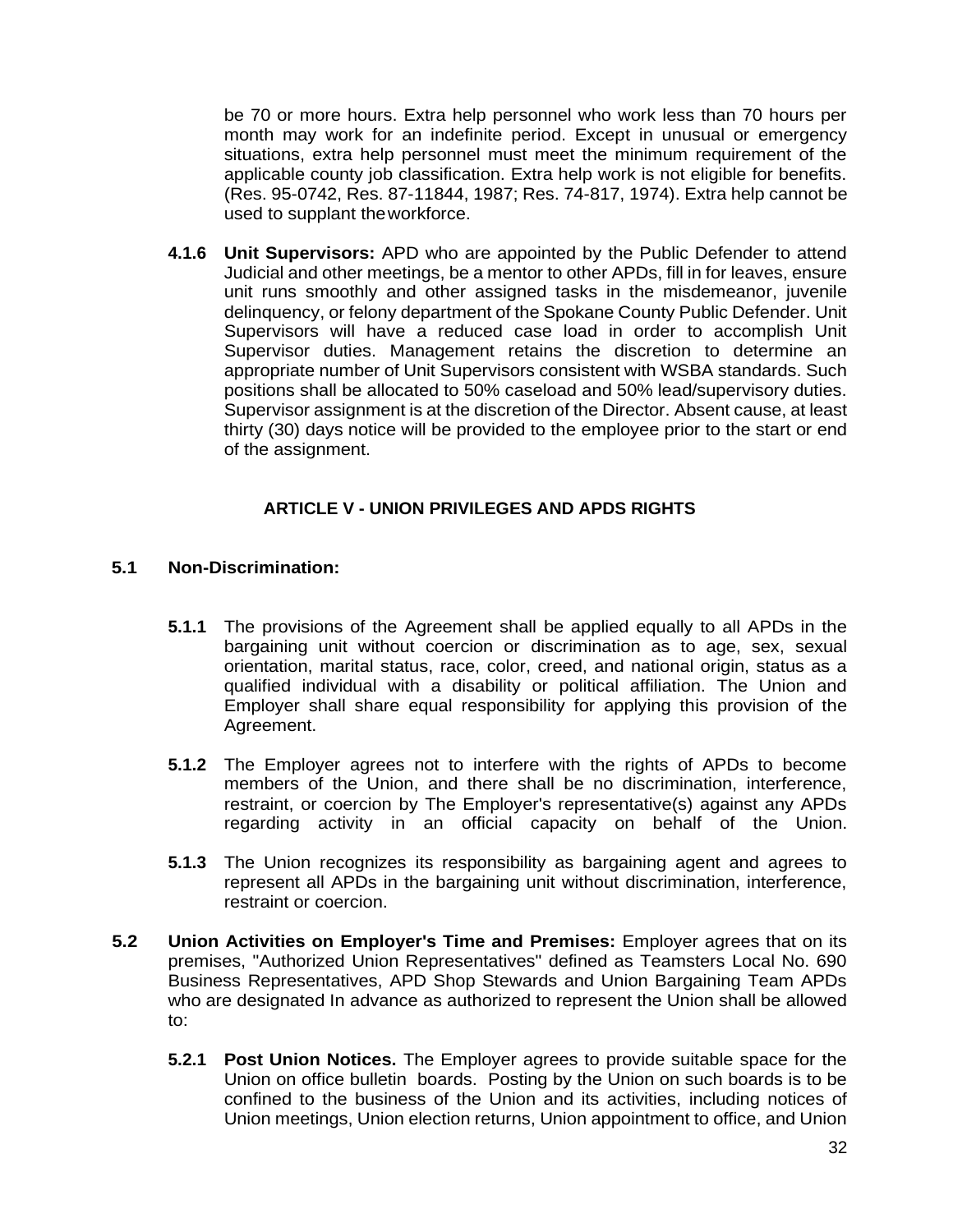recreational or social affairs. The Union agrees to limit positing of such notices to its bulletin board space to police such postings. E-mail may also be used for these purposes, with prior approval of the Public Defender or Chief Deputy Public Defender with the understanding that pursuant to Spokane County policy, emails are not confidential.

- **5.2.2** Distribute Union literature to Union members, provided that such distribution shall be in designated mailboxes, and not in individual offices.
- **5.2.3** Attend negotiation meetings with the Employer on paid time, provided that no more than four (4) APD's from the bargaining unit will be designated "Union Bargaining Team" who may attend on paid time, during normal working hours. Additional APDs may attend by mutual agreement.
- **5.2.4** Submit communications authorized by the local Union or its officers to the Public Defender or his/her designee; and,
- **5.2.5** After first receiving the approval of the Employer as to the time of such consultation, consult with the Employer or his/her designee, local Union officers, or other Union representatives concerning any provisions of this Agreement.
- **5.2.6** The Employer also agrees to provide the Union with a list of current APDs positions within ten (10) working days of receipt of written request from the Union.
- **5.3 Union Business: Notice and Authorization of Union Representatives:** On an annual basis the Union agrees to provide an updated list to the Public Defender or his/her designee of who is authorized to represent the Union in any matters outlined in this article. If the list of "Authorized Union Representatives" changes the Union must notify the employer. An "authorized Union Representative" is one who is appointed by their Local Union to include Teamsters Local No. 690 Business Representatives, shop stewards, and bargaining team members. No more than four (4) APDs can be appointed as Shop Stewards unless an increase in the number of Shop Stewards is mutually agreed to by the Union and the Employer. Prior supervisor approval shall be obtained whenever possible for absences from the work place. Such approval shall not be unreasonably withheld.

#### **5.3.1 Union Activities**

- **5.3.1.1** The Employer agrees that during working hours, on the Employer's premises and without loss of pay, Union negotiations team members and Shop Stewards authorized Union representatives shall be allowed to consult with the Employer, his/her representative(s), or members concerning contract questions and problem solving in an effort to resolve issues at the lowest possible level. The Union agrees to first receive the approval from the Public Defender or his/her designee and agrees to carry out these activities at times which are the least disruptive to the workplace.
- **5.3.1.2** The Employer agrees that representatives of the International Brotherhood of Teamsters, whether Local Union No 690 representatives, Joint Council representatives, or International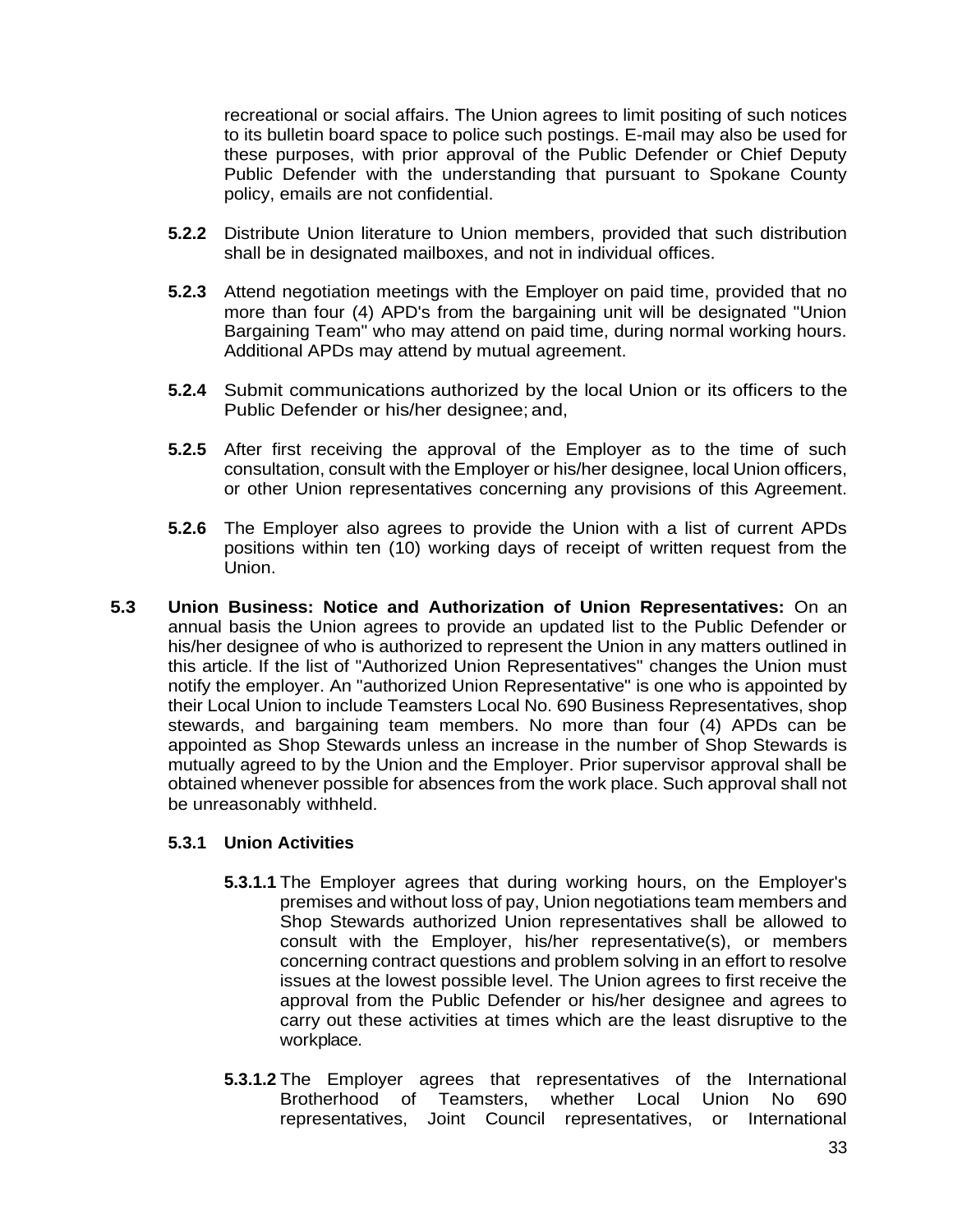representatives shall upon following the process below, have full and free access to the premises of the Employer at any time during working hours to conduct Union activities. These Union activities must not disrupt the regular functions of the department. The following is the process the Union must follow prior to obtaining access to the Public Defenders office.

- Notify the Public Defender in advance.
- Check in at the front desk prior to entering the office area.
- Notify 690 members via the County E-mail system prior to the visit, so that those who do not wish to be disturbed can close their doors.
- Not enter a member's office unless the member is present and extends an invitation to enter; and
- The Employer will not deny access unless an extraordinary circumstance exists such as an all office training.
- **5.3.1.3** Examples of Union activities are as follows:
	- **5.3.1.3.1**Process Grievances;
	- **5.3.1.3.2**Participate in PERC hearings as a direct participant, i.e. as a witness, shop steward and/or representative of the Local involved. Notification will be given to the department of those requested to attend. Witnesses are those who are testifying or about to testify at the PERC hearing;
	- **5.3.1.3.3**Attend Labor/Management meetings;
	- **5.3.1.3.4**Attend negotiation meetings;
	- **5.3.1.3.5**Distribute Union literature;
	- **5.3.1.3.6**Transmit communications, authorized by the Local Union or its officers, to the APDs, Employer or his/her representative(s).
- **5.4 Union Functions:** The Employer agrees to may grant authorized Shop Stewards time off without pay, not to exceed an accumulative total of ten (10) working days in any calendar year to attend or represent the Union at Union functions. The Union agrees to first receive the approval from the Public Defender or his/her designee to ensure that attendance at the Union functions will not disrupt the work place.
	- **5.4.1** Example of functions is as follows:
		- **5.4.1.1** Union Conventions;
		- **5.4.1.2** Teamsters Executive Board Meetings/Training
- **5.5 Union Business:** The Union agrees to conduct Local Union business at times other than normal county business hours. Examples of Local Union Business are as follows: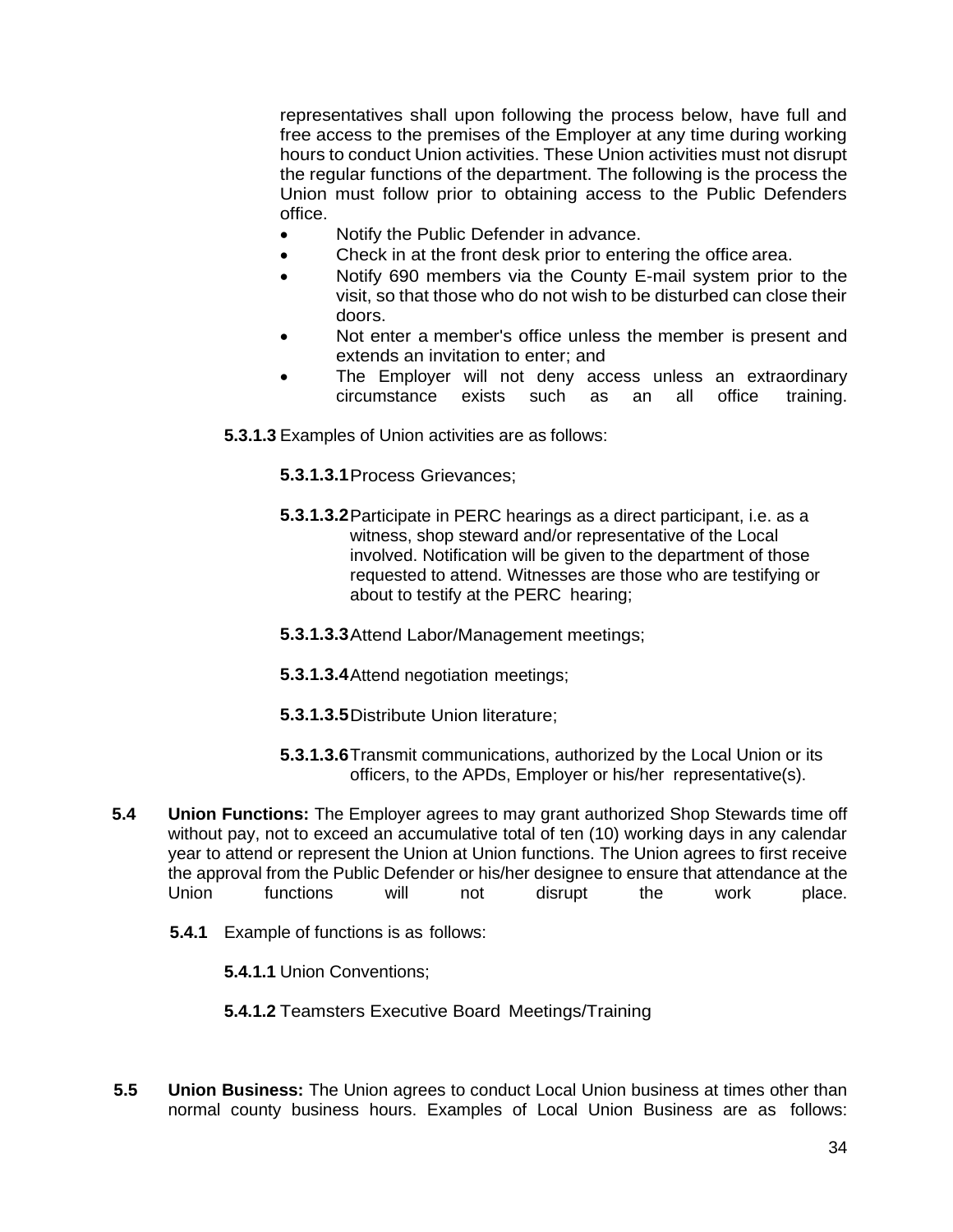- **5.5.1** General membership meetings
- **5.5.2** E-Board meetings
- **5.5.3** Elections
- **5.6 Information Requests:** The Employer agrees to provide the Union, upon written request by the Business Representative, access to materials and information necessary for the Union to fulfill its statutory responsibility to administer this Agreement. When the Union submits a request for information that the Employer believes is unclear or unreasonable, or which requires the creation or compilation of a report, the Employer will contact the Union staff representative and the parties will discuss the relevance, and possible costs associated with the request.

## **ARTICLE VI - UNION/MANGEMENT RELATIONS**

- **6.1 Statement:** All collective bargaining with respect to wages, hours, and general working conditions covered under this Agreement shall be conducted by authorized representatives of the Union and authorized representatives of theEmployer.
- **6.2 Agreements:** Agreements reached between the parties to this Agreement shall become effective only when signed by designated representatives of the Union and the Employer.
- **6.3 Management Rights:** Except as modified by this Agreement, the Employer retains all rights of management, which, in addition to all powers, duties and rights established by constitutional provision or statute, will include but not be limited to, the right to:
	- A. Determine the Employer's functions, programs, organizational structure and use of technology;
	- B. Determine the Employer's budget and size of the agency's workforce;
	- C. Direct and supervise employees;
	- D. Take all necessary actions to carry out the mission of the county and its agencies during emergencies;
	- E. Determine the Employer's mission and strategic plans;
	- F. Establish work schedules and starting times;
	- G. Establish work performance standards, which include, but are not limited to, the priority, quality and quantity of work;
	- H. Establish, allocate, reallocate or abolish positions, and determine the skills and abilities necessary to perform the duties of such positions;
	- I. Select, hire, assign, reassign, evaluate, retain, promote, transfer, and temporarily or permanently lay off employees, in accordance with this agreement and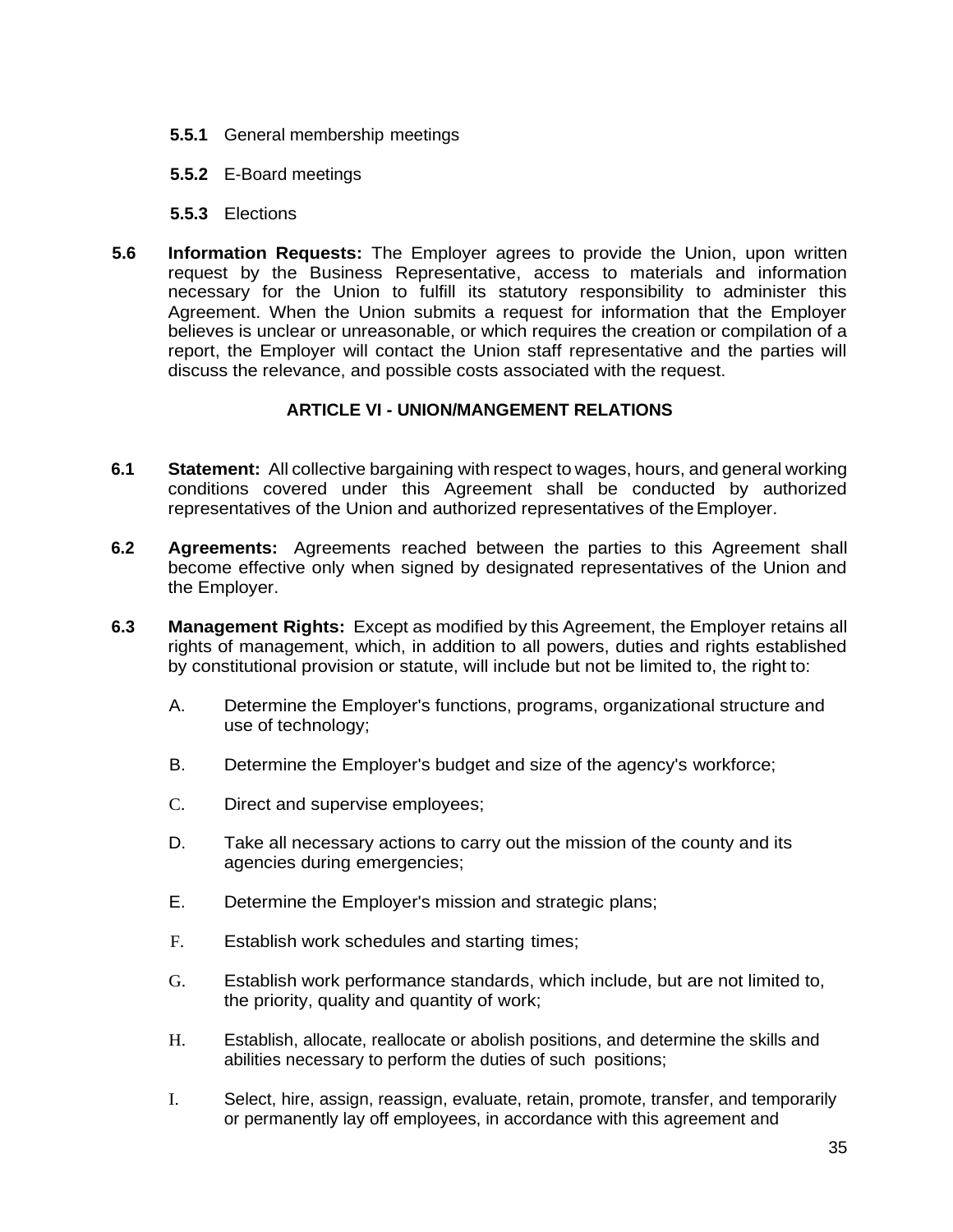supplemental agreements;

- J. Determine, prioritize and assign work to be performed;
- K. Determine the need for and the method of scheduling;
- L. Determine training needs and methods of training;
- M. Suspend, demote and/or take other disciplinary actions.
- **6.4 Labor Management Meetings:** It is mutually agreed that a Labor/Management Committee consisting of not more than four (4) members designated by the Union and designated representatives of the Public Defender shall conduct Labor/Management meetings on paid time, for the purpose of resolving problems that may arise to promote a cooperative climate of Labor/Management relations. Meetings shall be scheduled as needed by mutual agreement. Meeting agendas will be prepared and submitted in advance of each meeting by both parties. Labor Management meetings may be called by either party. It is mutually agreed that the Public Defender and Teamsters Local Union No. 690 shall work together, individually and collectively, to provide public with efficient and courteous services, to encourage good attendance of APDs and to promote a climate of labor relations that will aid in achieving a high level of efficiency in the Spokane County Public Defender'sOffice.
- **6.5 Case Load Standards:** The Employer and APDs are committed to delivery of the highest quality of legal services to its clients. The Spokane County Public Defender is required to accept all cases appointed to the office, whether by the courts or the approval from Pre-Trial Services. It is recognized that there are occasional and unexpected surges in caseloads. The Employer will comply with the Washington State Supreme Court Standards for Indigent Defense.
- **6.6 Assignments and Promotions: A** change of assignment notice will be sent via e-mail in an attempt to determine interest. Management has the final determination on who is assigned. For promotions, (Senior Attorney or Chief Deputy Openings) APDs with an interest in the promotion, must complete and submit an application to Human Resources. The Employer will consider in-house applicants before reviewing outside applicants for promotions or assignments but in all cases, final determination will rest solely with the Employer.
- **6.7 Equipment/Resources:** The employer will use its best efforts to provide new technologies to all APD staff to enable them to have better access to clients and to complete their daily duties in a more efficient manner. Certain resources will be available in print form to APD's who request them.

## **ARTICLE VII** - **HOURS OF WORK - WORKING CONDITIONS**

**7.1 Normal Office Hours:** APDs are professional employees and as such are considered exempt for purposes of both the Federal Fair Labor Standards Act and the Washington Minimum Wage Act. Parties agree that normal office hours are from 8:30 a.m. to 5:00 p.m., Monday through Friday. Exempt staff may be permitted to alter normal work hours due to workload or business needs, as long as the attorney is reasonably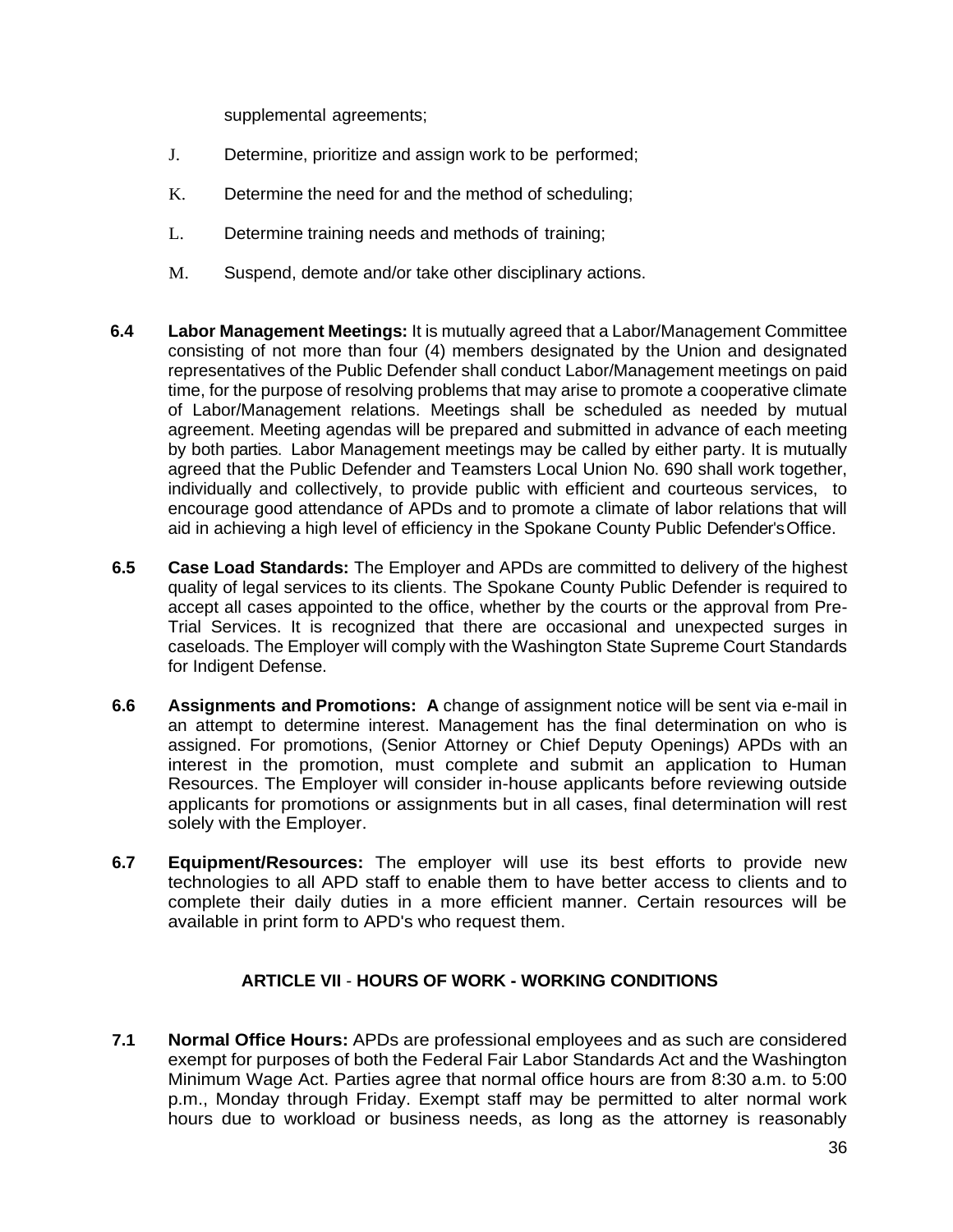available for clients and has provided an email notification to their Supervisor and the Department Head or designee prior to their absence. An abuse of this provision will be addressed by the Management with the attorney, and progressive discipline may be imposed. Staff must use the applicable software as directed to record their absences.

Every effort will be made by Management to schedule meetings during normal business hours. However, Management may schedule meetings, training sessions or any work- related obligations outside of normal working hours to accommodate necessary events, and training that cannot be scheduled during the normal business hours. If Management schedules a meeting during one of these times, it must give the APD's a minimum of three (3) business days' notice.

## **ARTICLE VIII - SALARY/ COMPENSATION**

### **8.1 Salary Schedule:**

- For 2022, all employees will be placed on the wage scale nearest to their current wage, without a wage reduction on the new Classification Study's scale. The scale will then be increased by 3.0%. This change will be effective January 1, 2022.
- For 2023, effective the 1<sup>st</sup> full pay period following January 1, 2023, the scale will be increased by 3.0%.
- For 2024, effective the 1<sup>st</sup> full pay period following January 1, 2024, the scale will be increased by 3.0%.
- Effective the first full pay period following January 1, 2025, all active members of the bargaining unit will be paid a lump sum payment of \$1,000.00.
- **8.2 New Job Classification:** When any position not listed on the Wage Schedule is established, which the parties have mutually agreed will be covered by the Collective Bargaining Agreement, or the PERC has determined is a bargaining unit position, the County may designate a job classification and pay rate for the position, and will notify the Union in writing of the newly created position. Upon notification the Union shall have thirty (30) days to negotiate a change in rate. In the event the Union still does not agree that the rate is proper, the Union shall have the right to submit the issue as a grievance at Step 3 of the Grievance Procedure.
- **8.3 Pay Period:** The employees shall be paid in accordance with the County's payroll schedule. If a lag pay system is implemented during the course of this agreement, the County agrees to meet and discuss the impacts with the Union.
- **8.4 Longevity Compensation:** Effective July 1, 2019, APDs of Public Defenders with continuous County service from the time of regular full-time employment are paid a longevity benefit calculated at the following:

| <b>Continuous Service</b> | <b>Monthly Rate</b> |
|---------------------------|---------------------|
| Over 7 years              | \$40.00             |
| Over 10 years             | \$75.00             |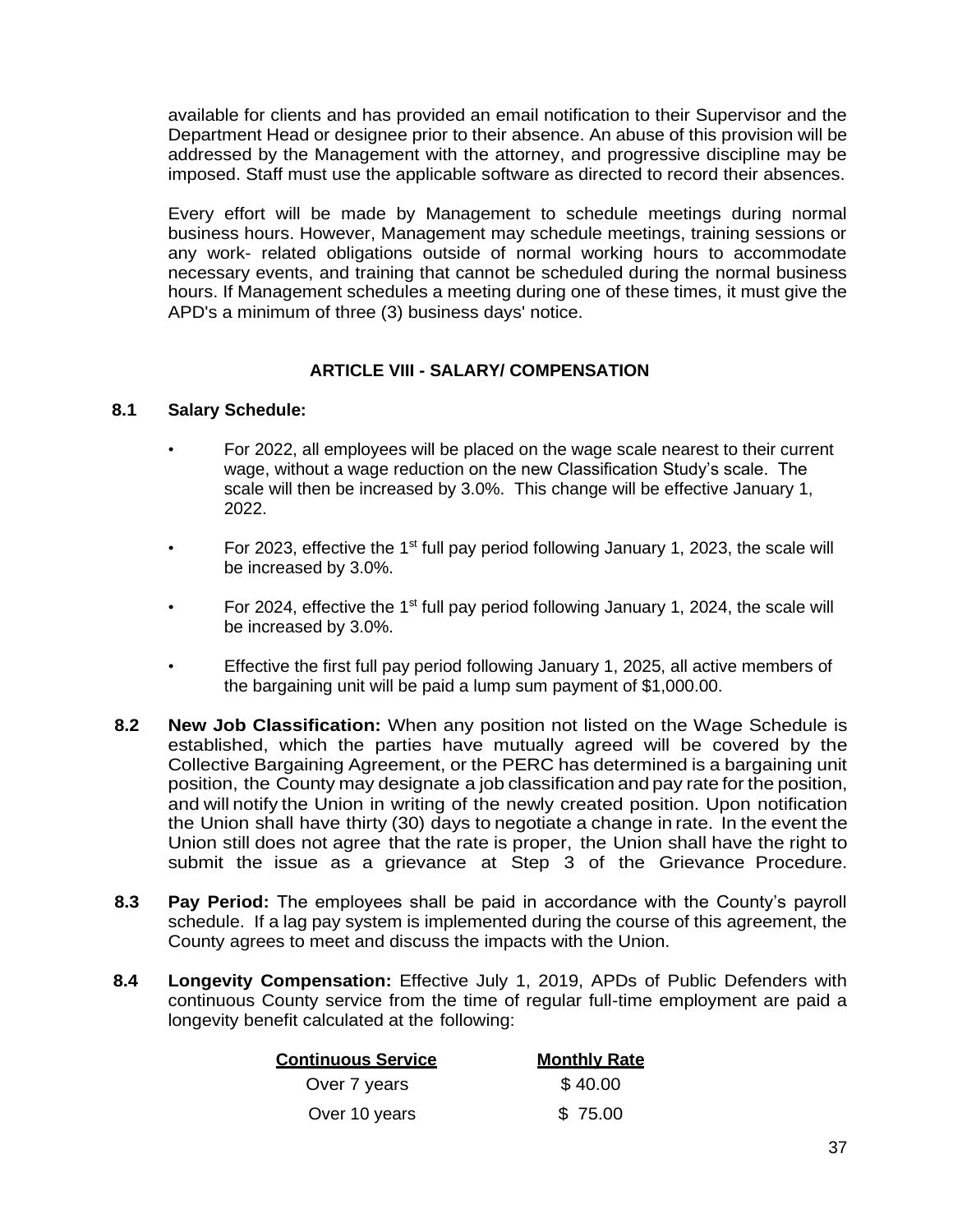| Over 15 years | \$100.00 |
|---------------|----------|
| Over 20 years | \$150.00 |
| Over 25 years | \$200.00 |

- **8.5 Continuing Legal Education/Job Related Education and Training:** Employer shall provide a maximum of \$500.00 per year to each full time APD, payment of \$250 in January and \$250 payment in July to those PD on payroll on those dates, to cover the cost of required Continuing Legal Education (CLE) as mandated by the Washington State Bar Association, CLE time will be a total of fifteen (15) days from the term of the contract (2022-2025) to be used by APD. Additional CLE time may be granted by the Public Defender or the chief Deputy. Such decisions are not grievable. For Department sponsored and endorsed seminars, conferences training etc., the Department will pay registration and associated costs with no time counted against the cumulative fifteen (15) day total. If not endorsed, the employee will be responsible for all costs and the time will be counted against the total allotted.
	- **8.5.1** Combined CLE and Job Related Education/Training time will be granted to a cumulative total of fifteen (15) days for the term of the contract (2022- 2025). Such time must be preapproved by the Public Defender or the Chief Deputy; additional time may be granted on a case by case basis. Such decisions are not grievable. For Department sponsored and/or endorsed seminars, conferences, training, etc., the Department will pay registration and associated costs with no time counted against the cumulative fifteen (15) day total. If not endorsed, the employee will be responsible for all costs and the time will be counted against the total allotted.
	- **8.5.2** Each APD will submit supporting documentation upon completion of the CLE and/or Job Related Education and Training.
- **8.6. Professional Responsibility:** The Employer and Union expressly acknowledge and recognize the unique status of APDs as lawyers, officers of the court, and Unit Supervisors. As such, APDs shall be and remain members in good standing of the Washington State Bar Association and shall otherwise at all times comport themselves in conformity with their oath-based obligations and responsibilities, including those imposed by the Rules of Professional Conduct. Nothing in this Agreement shall be construed to abridge the obligations and responsibilities of APDs as lawyers.
- **8.7 Membership Fees:** The County shall pay all fees to the Washington State Bar Association and the Washington Defenders Association on a yearly basis.
- **8.8 Court Sanctions:** The Employer shall pay any sanctions, terms, or fines levied by any court against APDs for acts or omissions committed by APDs in good faith and within the scope of their official duties. The Public Defender or his/her designee shall resolve any and all questions relating to whether the APD acted in good faith and within the scope of his or her official duties, in accordance with procedures. The decision of the Public Defender or his/her designee is subject to the grievance procedure.
- **8.9 Mileage and Travel Time:** The Employer agrees to follow the current practice & the Spokane County Vehicle Use Policy regarding transportation necessary for APDs to perform their official duties as approved by management.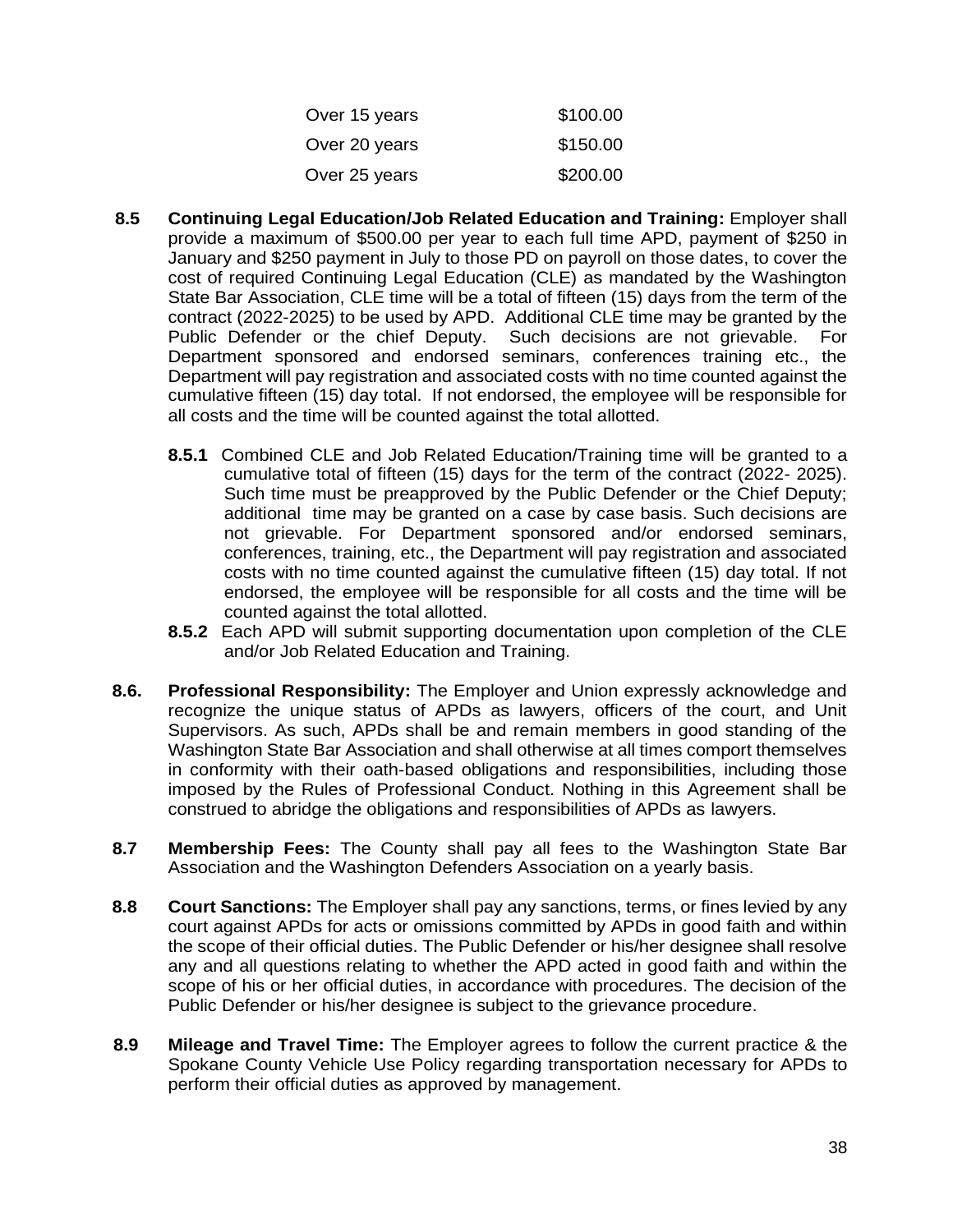- **8.10 Unit Supervisor Pay:** Any APD who is not a senior attorney, while assigned to a Unit Supervisor position, shall be paid two steps above their regular salary, for performing those Unit Supervisor duties. If at step 13, any APD who is not a senior attorney, while assigned to a Unit Supervisor position, shall be paid approximately 5.6% above their regular salary.
- **8.11 Methods of Salary and Wage Payment:** Two methods of payment of salary and wages will be offered.
	- 1) All new hired employees after January 12, 2019 will be paid by Direct Deposit. The standard, default method of payment for salary and wages is by electronic transfer to the employee's designated financial institution. Except as provided in Section 2) below, the newly hired employee will submit the "Authorization for Automatic Payroll Deposits" form in time for the preparation of their second pay period. The employee is responsible for informing the County of any changes in their designated financial institution. Pay advances will be available to all employees in accordance with Federal and State employment law and regulations.
	- 2) Physical Checks: A check (warrant) will be printed and delivered (or mailed) to the employee only in the following situations:
		- The first paycheck of a new hire for a permanent position;
		- The last paycheck coinciding with or following separation from employment;
		- A paycheck produced solely to correct an error; or
		- A paycheck mailed to the employee only if the employee does not maintain an account at a financial institution. The employee must designate a mailing address and sign an acknowledgement that the check will be mailed using USPS on payday. The employee is responsible for informing the county of any changes in their mailing address.

## **8.12 Step Increase Process:**

All eligible employees will receive a step (one step) upon successfully completing six (6) months. Employees will receive a step increase (two steps) one (1) year after their six (6) month step increase and every year thereafter on their annual step increase date.

## **ARTICLE IX- HOLIDAYS**

- **9.1** The following days shall be recognized and observed as paid holidays:
	- New Year's Day (January 1st)
	- Martin Luther King Jr.'s. Birthday (3rd Monday in January)
	- President's Day (3rd Monday in February)
	- Memorial Day (Last Monday in May)
	- Juneteenth (June 19th)
	- Independence Day (4th of July)
	- Labor Day (1st Monday in September)
	- Veteran's Day (November 11)
	- Thanksgiving Day (4th Thursday in November)
	- Day after Thanksgiving
	- Christmas Day (December 25)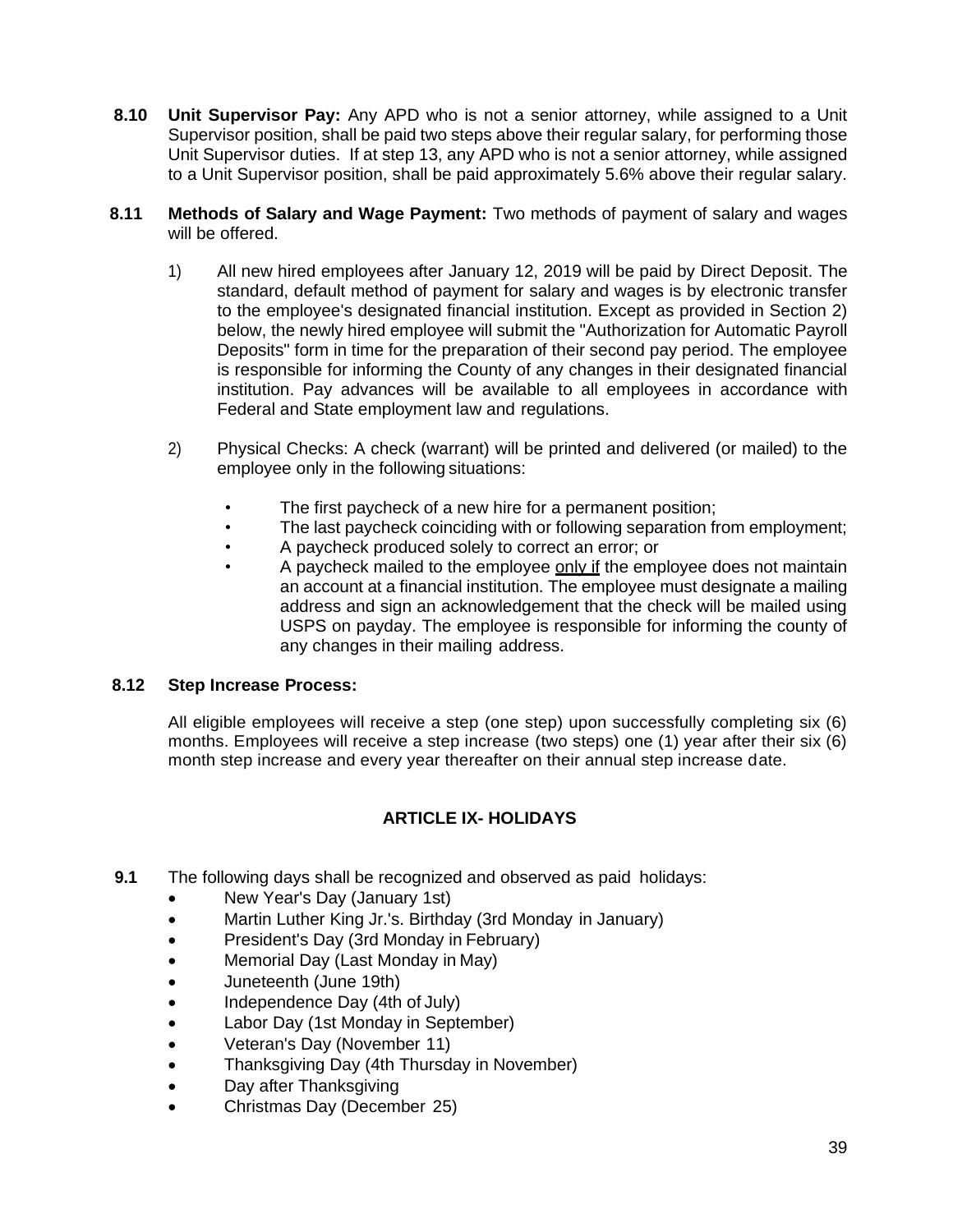- **9.2** Any other day so designated as a one (1) time holiday by the Governor of the State of Washington or the President of the United States shall be recognized and observed as a one (1)-time event or shall entitle any APDs required to work on that day to an additional floating holiday to be used within ninety (90) days following the declared holiday on a mutually agreeable day with the Department Head or designee. Should an additional perpetual holiday be declared, the parties agree to meet and negotiate the impact of the holiday on the bargaining unit.
- **9.3 Floating Holidays:** Full time APDs shall be entitled to one paid floating holiday per calendar year. If the floating holiday(s) are not used by December 31st, they will be forfeited. Each APD may select the day on which the APD desires to take the additional holiday after consultation with the Employer. APDs hired on or after September 1st in any calendar year shall not qualify for floating holidays in that year.

## **ARTICLE X - SICK LEAVE**

#### **10.1 Sick Leave**

- **10.1.1** An employee in paid status for any portion of the month shall earn sick leave at a rate of 7.5 or 8.0 hours per month (based on a full-time employee status, pro- rated for other weekly schedules) or as applicable per Federal or State law.
- **10.1.2** Sick leave may be taken for the following reasons:
	- Injury or illness of the employee. The total amount of sick leave accumulated by the employee may be taken, if required.
	- Injury, illness or death of a member of the immediate family requiring the presence of the employee.
	- Any employee who for any reason must take sick leave shall as soon as possible notify the Department Head/division head will be responsible for ensuring that employees follow the appropriate notification procedures when utilizing sick leave.
	- Under no circumstances will sick leave be taken instead of annual leave.
	- Employees accrue and may use sick leave during their review period.
- **10.1.3** Sick leave covers those situations in which an employee is absent from work due to circumstances such as:
	- An employee's mental or physical illness, injury or health condition;
	- Preventive care such as medical, dental or optical appointments and/or treatment;
	- Care of a family member with an illness, injury, health condition and/or preventive care such as a medical/dental/optical appointment;
	- Closure of the employee's place of business or child's school/place of care by order of a public official for any health-related reasons;
	- Exposure to a contagious disease where on-the-job presence of the employee would jeopardize the health of others.
	- Use of a legally prescribed prescription drug that impairs job performance or safety.
	- If the employee or the employee's family member is a victim of domestic violence, sexual assault or stalking.

**10.1.4** The County may require a medical note for leave of more than three (3) days.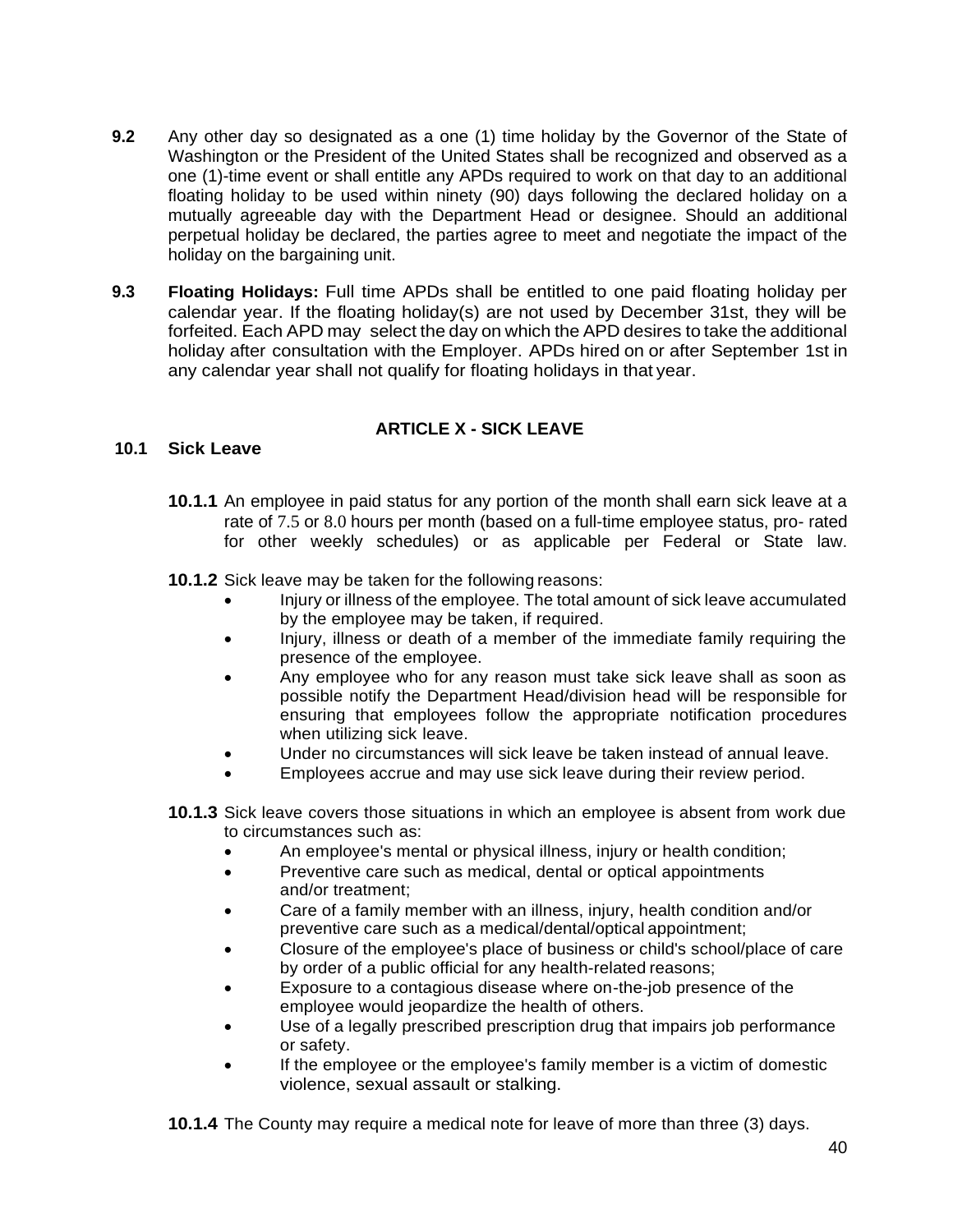- **10.1.5** The County may also request a physician's written release for an employee to return to work. Per RCW 49.46.210(g) (1), 49.46.200 and 49.46.210, and all applicable rules, do not preclude an employer's ability to verify when an employee may safely return to work (require a "fitness for duty" certification) if the right to require such verification is provided elsewhere in local, state or federal law.
- **10.1.6** Employees who use all their accumulated sick leave and require more time off work due to illness or injury may, with their department/division head's approval, take leave without pay.
- **10.1.7** Any employee who is laid off, discharged, or separated from the service of the employer for dishonesty or misconduct shall not be compensated for unused sick leave. If any employee is in unpaid status for a full month, he/she shall not accrue sick leave benefits. If the employee is returned to work, they shall be credited with sick leave benefits as if they had been working instead of being on administrative leave.
- **10.1.8** Scheduled sick leave absences are those sick leave absences associated with medical appointments, planned surgeries, annual physicals or other foreseeable medical/dental appointments; these types of absences require prior written/electronic notice. Scheduled sick leave absence notifications should be submitted as soon as the employee schedules the appointment with the Health Care provider. If the need for paid sick leave is foreseeable, the Employer requires advance notice from the employee. The employee must provide notice at least ten days, or as early as practicable, so long as such notice does not interfere with an employee's lawful use of paid sick leave.

Unscheduled sick leave absences are those sick leave absences which are not preplanned or foreseeable. The employee must notify his/her Department Head or designee as soon as reasonably possible, in accordance with departmental notification procedures. The Department Head and/or designee will ensure that there is coverage for any appearance scheduled for that day**.** 

**10.1.9** The following may be used to determine needed appropriate action at the Department Head's discretion and may result in progressive discipline:

Unapproved unpaid leave: when an employee is absent from work and the employee's sick leave account is depleted.

Job abandonment: when an employee fails to follow procedures in notifying his/her Department Head or designee of an absence (for example: leaving work during assigned shift without notice, failure to report to work without notice, failure to follow-up/update Department Head or designee of ongoing absence). These types of absences are considered an abandonment of one's job and may justify severe discipline (suspension/ termination).

- **10.1.10** Employees may rollover a maximum of 75 sick days or pro-rated equivalent per· calendar year.
	- **10.1.10.1** Employees hired prior to June 1, 1989: Unless the employee selected the LTD plan, an employee hired before June 1, 1989,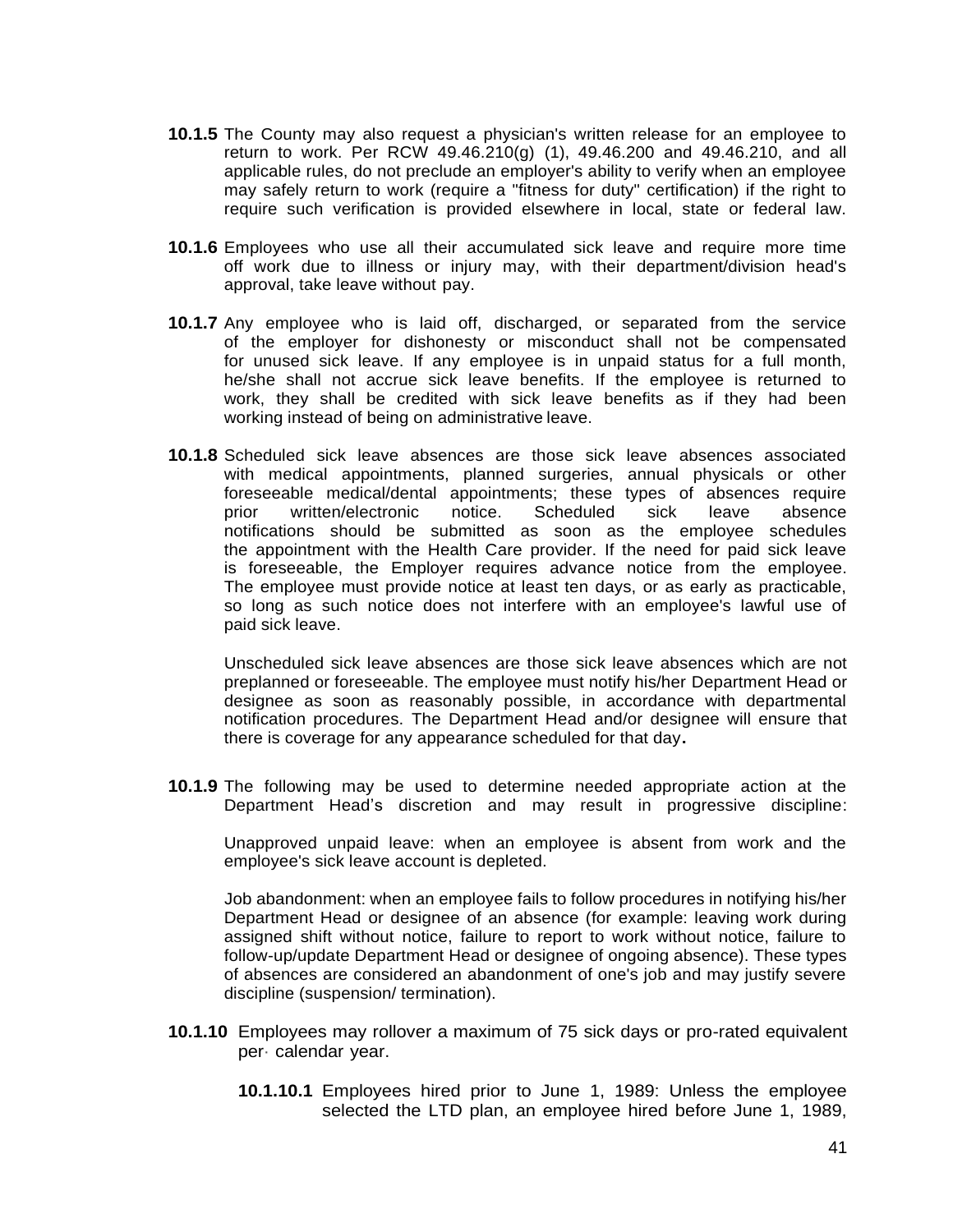may rollover a maximum of 180 sick days or pro-rated equivalent. Upon retirement or death, accrued sick leave will be paid at 50% of accrued leave balance (max of 130 days) at the employee's final pay rate to a maximum of 65 days.

- **10.1.11** The number of sick leave hours available are not intended to establish a guideline for acceptable attendance.
- **10.1.12** Any discrimination or retaliation against an employee for lawful exercise of paid sick leave rights is not allowed. Employees will not be disciplined for the lawful use of paid sick leave.

#### **10.2 Disability Insurance**

- **10.2.1** Notwithstanding the provisions of this section, APDs who in the past have made a previous irrevocable long-term disability choice shall retain that choice when they become covered by the terms of this contract. All newly hired APDs will automatically be enrolled in long Term Disability. If APDs did not elect Long-Term Disability in the past, Article 10.2.2 will not apply.
- **10.2.2** The Employer shall provide and pay premiums for a disability insurance plan except as limited in Article 10.2.1.
- **10.3 Immediate Family:** In the event of sickness, disability, medical or dental appointments or death in the immediate family requiring the presence of the employee, he/she shall be granted sick leave with pay, The immediate family shall be defined as: Spouse, State Registered Domestic Partner, parent, step-parent , child (biological, adopted, step or foster) regardless of age or dependency status, sibling, grandparent, grandchild, father- in-law, mother-in-law, brother-in-law, sister-in-law, daughter-in-law, son-in-law or a more distant relative if living as a member of the employee's immediate family.
- **10.4 Bereavement Leave:** Bereavement leave entitles a member up to three (3) working days off with pay, not chargeable to sick leave balance if member suffers a death of a member of his/her immediate family as defined above. Bereavement leave in the case of a spouse or a child is allowed up to ten (10) working days.

#### In addition:

Two additional working days may be authorized if travel time is needed for out of town funerals. To be considered out-of-town, the employee must travel more than one hundred and twenty-five miles one way outside of Spokane County. Bereavement leave can be utilized over a six (6) month period after the death. If the employee requires additional bereavement time, they may request additional time off chargeable to compensatory time, annual leave or PTO.

#### **ARTICLE XI - OTHER LEAVES**

#### **11.1 Eligibility, Application and Authorization:**

**11.1.1** APDs shall be eligible for leaves of absence not mandated by State or Federal law after the new hire probationary period, For the purpose of Leaves of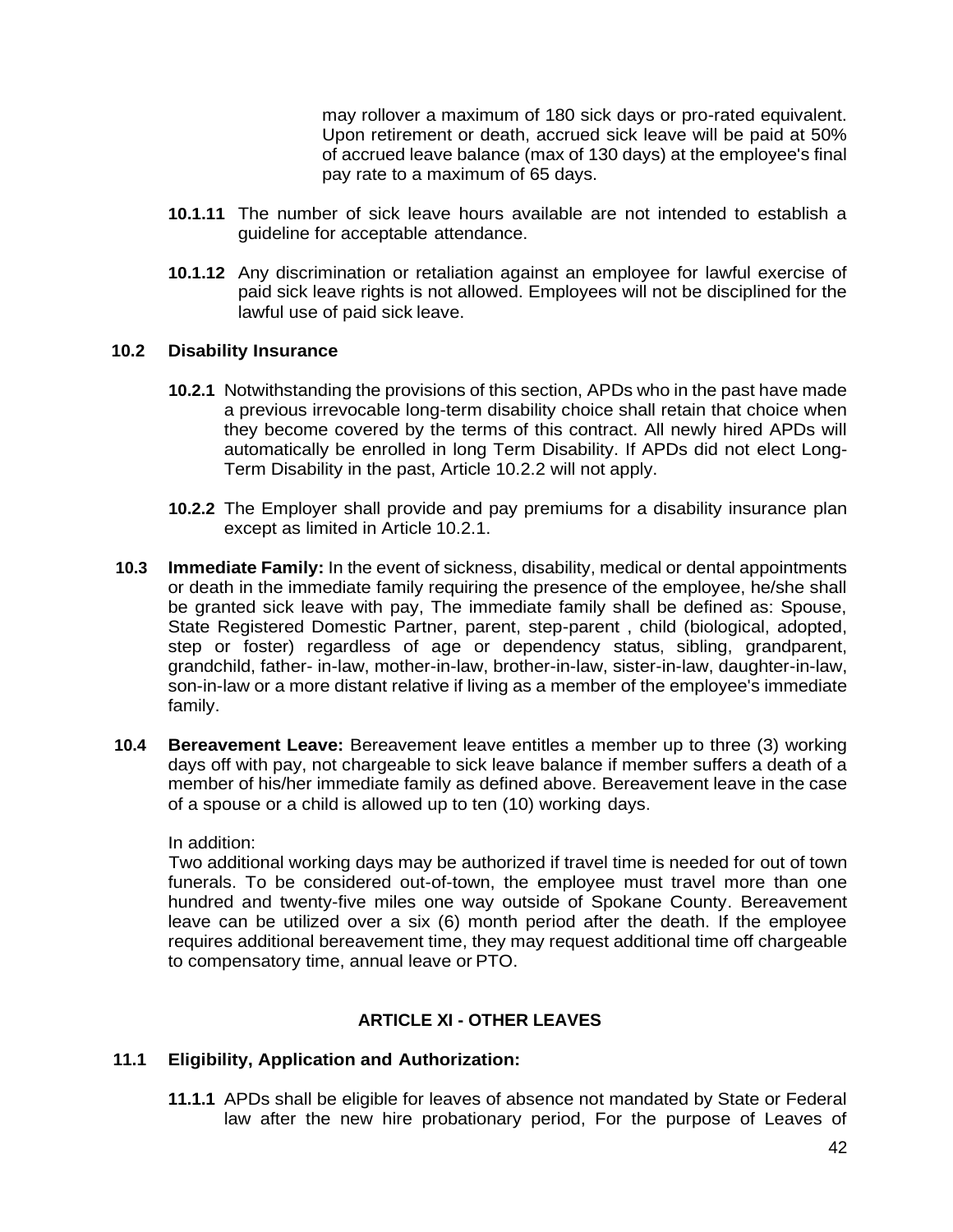Absences the probationary period is time in service worked,

- **11.1.2** Any request for leave shall be submitted in writing by the APD to the Public Defender or his/her designee. The request shall state the reason the leave is being requested and the length of time the APD desires.
- **11.1.3** Authorization or denial for a leave shall be furnished in writing to the APD by Public Defender or his/her designee within five (5) calendar days. Requests for emergency/immediate leave not covered by other leaves shall be answered by the end of the shift if possible. Any denial for a leave shall include written reason(s) for denial.
- **11.1.4.** State or Federal laws that cover military, maternity, family leave or any other leave shall be posted in all departments, shops, offices, etc.
- **11.2 Types of Leave:** Leaves granted by the Public Defender or his/her designee include, but are not limited to, the following:
	- **11.2.1 Jury Duty:** Leave shall be allowed by the Public Defender or their designee to permit an APD to serve as a member of a jury. Each APD who is granted such leave and receives any compensation, shall be paid by the Employer for the time he/she is absent only in the amount of the excess of his/her regular salary over the compensation received for such jury duties. The Employer may request the court to excuse the APD, In the event an APD reports for jury duty and is released by the court they must report to the Public Defender or designee as soon as possible during the day he/she is released.
	- **11.2.2 Court Appearance:** Leave with pay shall be authorized for APD required to appear in court for official Public Defender business.
	- **11.2.3 Voluntary Civic Duties:** Leave may be authorized by the Public Defender or their designee to permit an APD to exercise his/her voluntary civic duties. At the discretion of each APD requesting the leave, such leave may be taken without pay after first utilizing all accumulated vacation leave.
	- **11.2.4 Military:** The Employer agrees to grant military leave in accordance with State and Federal law.
	- **11.2.5** Educational: Upon prior approval by the Department Director, regular APDs may be granted paid leaves for job related educational and training purposes to attend conferences, seminars, briefing sessions, or other functions of a similar nature that are intended to improve or upgrade the individual's skill or professional ability.
	- **11.2.6 Maternity Leave:** The Employer agree to grant maternity leave in accordance with State and Federal laws.
	- **11.2.7 Family Leave:** In accordance with the provisions of RCW 49.12 and any other State and Federal law, the Employer agrees to grant family leave. APDs shall use accumulated sick leave, annual leave or comp time while on family leave. If an APD has a pre-approved vacation and as a result of this section, utilizes all leave accruals, said APD will not forfeit right to pre-approved vacation.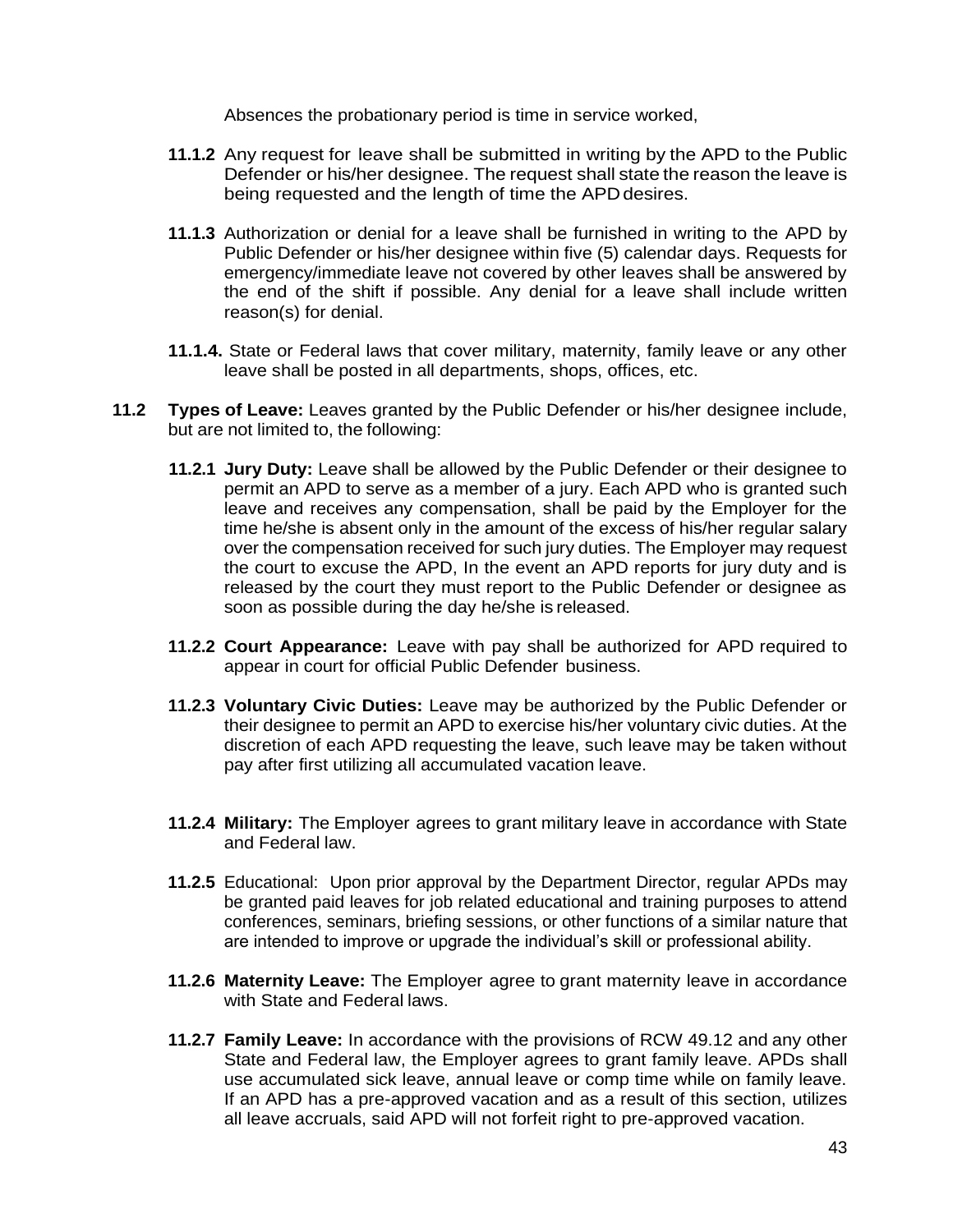- **11.2.8 Spokane County Activities:** Leave may be allowed by the Employer to permit an APD to interview and take examinations for Spokane County positions and may be allowed to serve on Spokane County committees during working hours without loss of pay.
- **11.3 Shared Leave:** Shared leave shall be provided in accordance with county policy.
- **11.4 Leave of Absence;** Impact on Benefits: APDs must be in a paid status for more than one-half (1/2) of their scheduled work days during the month to earn credit for paid leave time, benefits based on length of service, or premiums paid into a group insurance program.

## **ARTICLE XII -VACATION LEAVE**

#### **12.1 Eligibility and Allowance:**

- **12.1.1** APDs shall start to earn annual leave allowance as of the first of the month nearest their date of hire. APDs hired on or before the 15th of the month shall receive credit for the full month. APDs of Public Defenders hired after the 15th of the month shall not receive credit for that month. Newly hired probationary APDs shall not be eligible to take paid vacation until they have accrued 45 hours of vacation. APDs separating from service on or before the 15th of the month will not receive any credit for that month. APDs separating after the 15th of the month will receive credit for the fullmonth.
- **12.1.2** Annual leave allowance shall be earned annually based on the following schedule:
	- **12.1.2.1** 7.5 hours per month for all APDs having less than five (5) years of service.
	- **12.1.2.2** 9.38 hours per month for all APDs having at least five (5) years of service, but less than ten (10) years of service.
	- **12.1.2.3** 11.25 hours per month for all APDs having at least ten (10) years of service but less than fifteen (15)-years-of-service.
	- **12.1.2.4** 13.13 hours per month for all APDs having fifteen (15) years of service, but less than twenty (20) years of service.
	- **12.1.2.5** 15 hours per month for all APDs having twenty (20) years of service, but less than twenty-five (25) years of service.
	- **12.1.2.6** 88 hours per month for all APDs having twenty-five (25) years or more of service.
- **12.2 Annual Leave Pay:** The rate of annual leave pay shall be the APD's regular rate of pay in effect were the APD on the job at the time.

#### **12.3 Choice of Annual Leave Period:**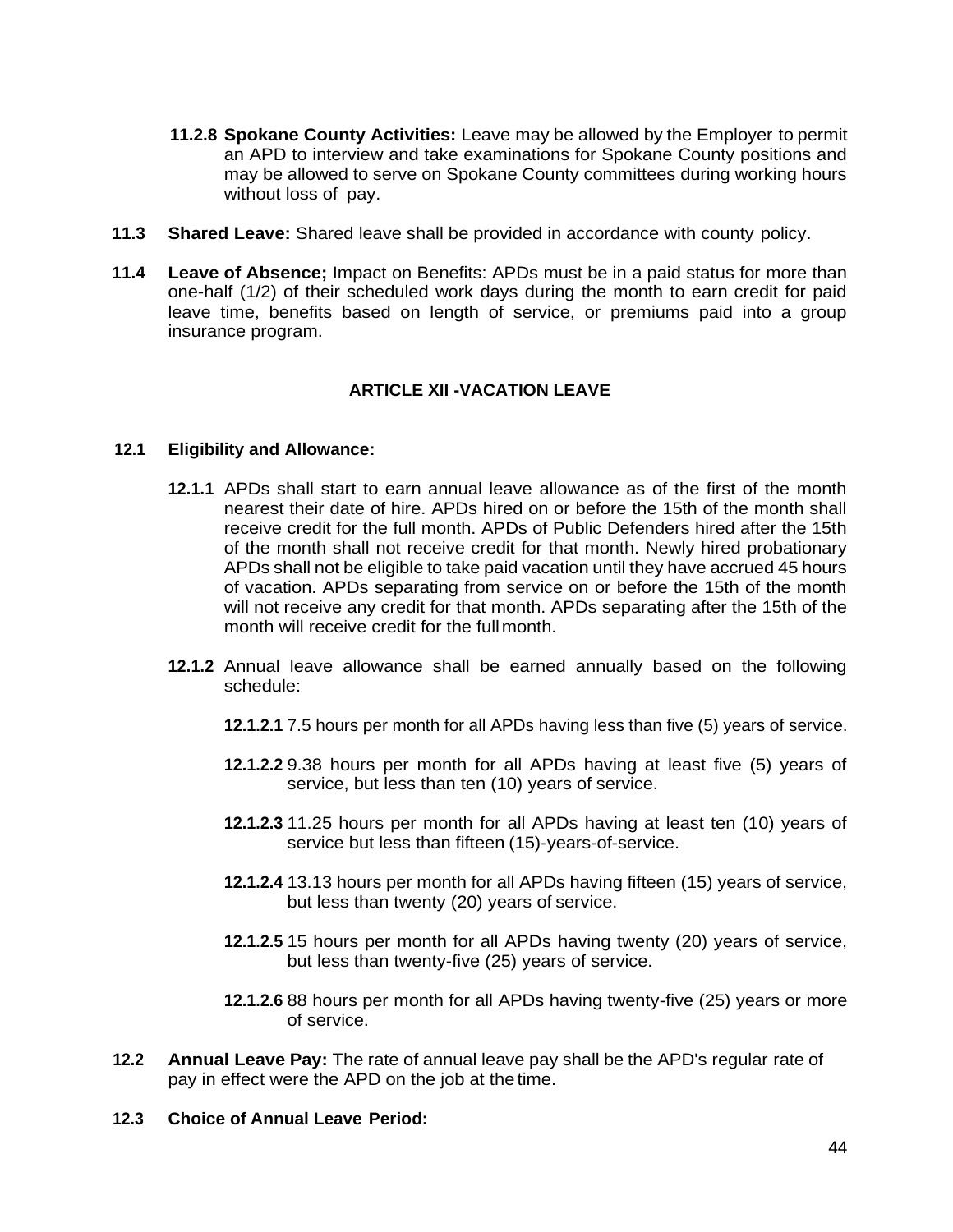- **12.3.1** Annual leave shall normally be granted at the time requested by the APD. If the nature of the work makes it necessary to limit the number of APDs on vacation at the same time, the APD with the most department seniority shall be given his/her choice of annual leave period. In the event of any conflict over annual leave periods, however, an APD with more department seniority shall not be allowed to take more than 150 hours.
- **12.3.2** Annual leave may be accumulated to a total of twice the amount earned annually or to a maximum amount of 300 hours credit, whichever is the lesser. Any annual leave accumulated beyond this limit will be forfeited, unless the APD is asked in writing by the Public Defender or his/her designee to defer his/her vacation because of work schedules. In this case the annual leave shall not be forfeited.
- **12.4 Vacation Rights In Case of Layoff or Separation:** Any APD who is laid off, discharged or separated from the service of the Employer for any reason,-prior to taking his/her vacation, shall be compensated in cash for the unused vacation, he/she has accumulated at the time of separation which is computed based upon his/her base pay plus longevity if applicable. For retirement purposes, vacation payoff, if applicable, shall be credited in accordance with applicable state laws and the Bowles decision, in the Superior Court of King County, Cause No. 88-2-02100-7, annual leave during such period.

#### **ARTICLE XIII - INSURANCE BENEFITS**

#### **13.1 Medical Insurance**

#### **13.1.1 Medical/Dental**

The Employer agrees to provide at least two (2) medical plans of which there will be a minimum of one Preferred Provider Plans (PPO) plan and a Health Maintenance Organization (HMO) plan.

The Employees' monthly premium share towards for the PPO or HMO medical, dental and vision plan will be based on the following percentages of the total cost of the coverage:

| <b>Full Family</b>   | 10% |
|----------------------|-----|
| Employee             | 5%  |
| Employee& Child(ren) | 10% |
| Employee & Spouse    | 10% |

**13.1.2** Employee's monthly premium sharing costs will be set up to be paid with pretax dollars, the employee's monthly premium will be split over the two pay periods in the month.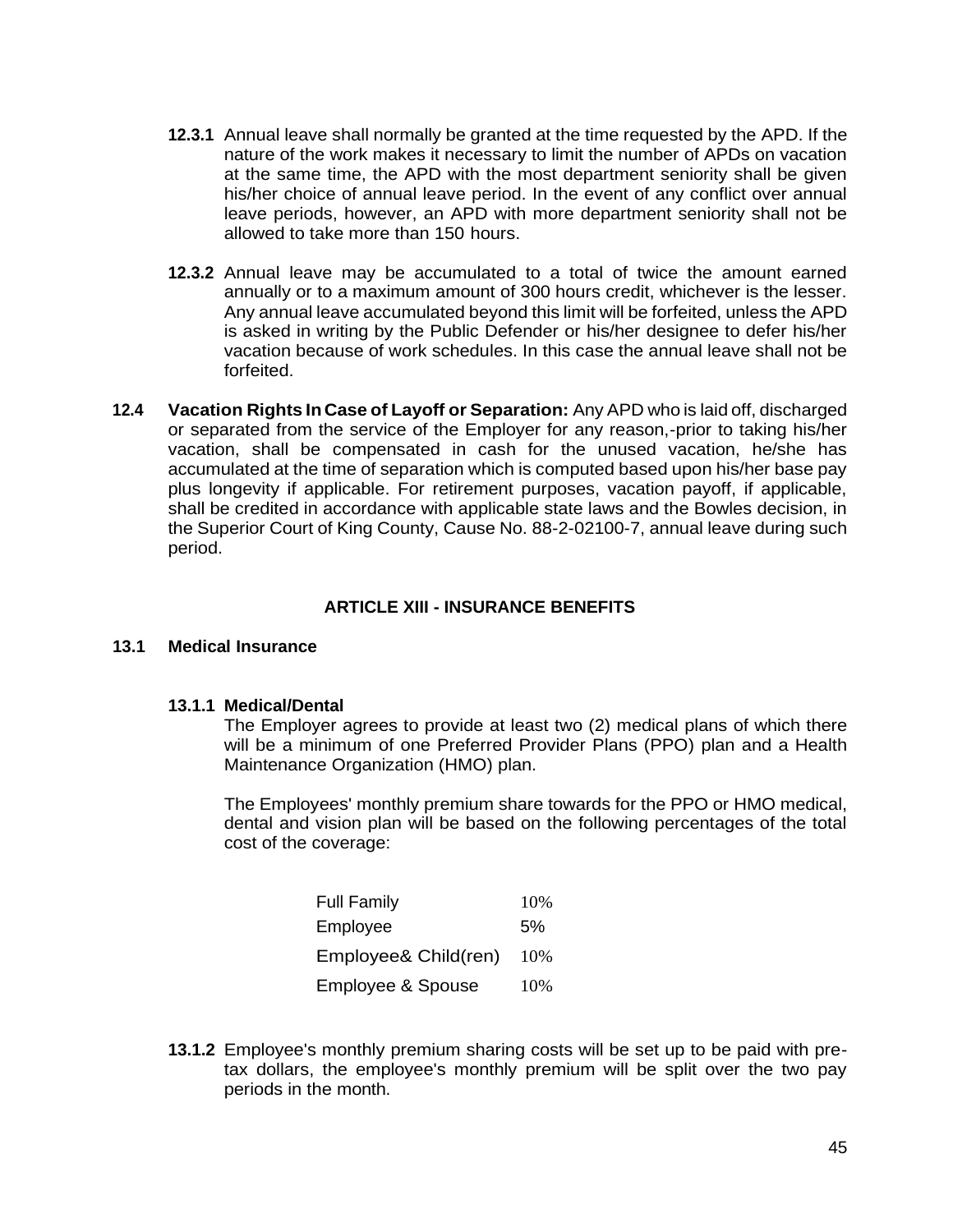- **13.1.3** No provision for retiree medical plan.
- **13.1.4** No double coverage for employees of Spokane County.

#### **13.2 Dental Insurance:**

**13.2.1** The Employer agrees to provide at least two (2) dental plans of which there will be at least one (1) Preferred Provider plan (PPO), and at least one (1) Dental Maintenance Organization (OMO) plan.

#### **13.3 Eligibility:**

- **13.3.1** For all new hires entering service, the medical and dental eligibility will become effective depending on their hire date. For those hired between the 1st and 15th of the month, these new hires will be provided medical and dental benefit coverage effective on the 1st of the month following the date of hire. If hired between 16th and the end of the month, medical and dental benefit coverage will become effective on the 1st of the month following one month of employment.
- **13.3.2** APDs separating from service between the 1st and 15th of the month shall retain their coverage through the end of the month. Those APDs separating between the 16th and the end of the month shall retain their coverage through the end of the following month.
- **13.3.3** No double coverage for medical and dental.
- **13.4 Life Insurance:** The Employer agrees to provide and pay the full premiums for a \$25,000 Employee Life Insurance Policy. Supplemental life insurance is available at the APD's option and eligibility. The expense of the supplemental insurance is that of the APDs.
- **13.5 Insurance Extension:** Any APD eligible for sick leave and annual leave benefits, who is unable to resume the duties of his/ her employment because of proven illness or injury to self, shall, for a period of six (6) months after exhaustion of sick leave and annual leave benefits, continue to be provided the County contribution toward group insurance benefits. The APD will be required to pay the employee contribution listed in Article 13.1.1 or the insurance extension will lapse.
- **13.6** Affordable Care Act Taxes: The Parties agree to avoid health care benefits from being taxed (Cadillac Tax), assessed a fee or penalized by any State or Federal mandate regarding health care plans. The Parties agree that If the health care plans are projected, by a third-party consultant (insurance brokers), to be subject to the Cadillac Tax. The County has the option of unilaterally eliminating the Flexible Spending Account (FSA) or unbundling Vision from the health care plans as measures to avoid the Cadillac Tax, fees or penalties.

If the Parties health care plans are projected, by a third-party consultant (insurance brokers), to be subjected to the Cadillac Tax, fees or penalties and plan design changes are necessary to avoid the Cadillac Tax, fees or penalties, Article 11.1 Medical/Dental will automatically open for negotiations. A Health Care Committee lone member from each local) will negotiate changes to the health care plans to avoid any assessment (tax. fee or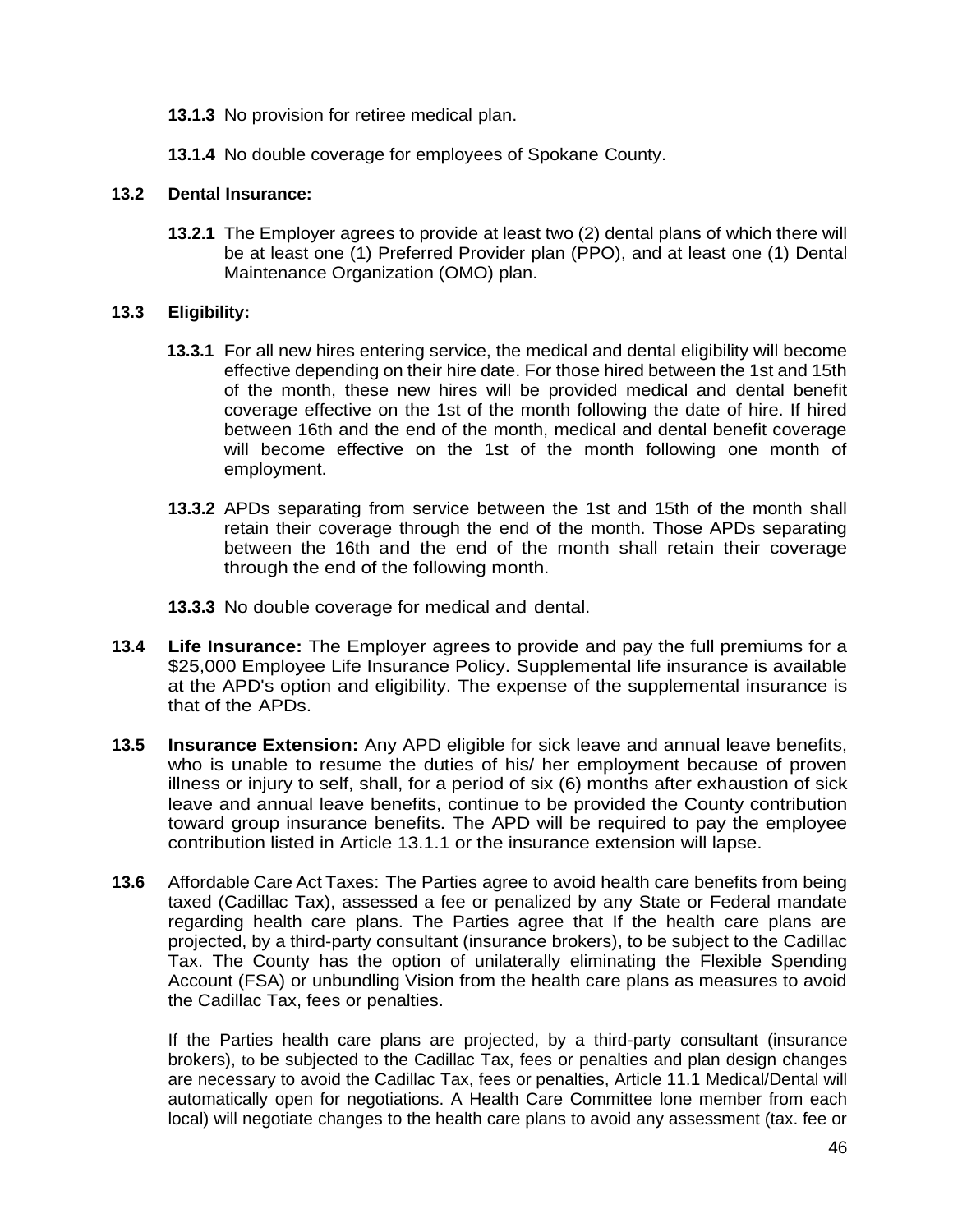penalty) between June- August of the year prior to the assessment beingimposed.

**13.7 Paid Family** & **Medical Leave** - **Senate Bill 5975:** Effective August 1, 2019, Employees covered under this agreement will pay the appropriate portion of the premium for coverage under this leave act. The premium is 0.6% of gross monthly wages with approximately 73% paid by the employee and 27% paid by the employees.

#### **ARTICLE XIV - DISCIPLINE/DISCHARGE**

- **14.1 Principles:** In the administration of this article, a basic principle shall be that discipline should be corrective in nature rather than punitive although unpaid suspensions, reductions in pay and discharge have negative consequences.
	- **14.1.1 Discipline:** Disciplinary action or measures shall be appropriate for the offense and shall include any of the following:
		- **14.1.1.1** Documented oral reprimand (specifically identified as a reprimand)
		- **14.1.1.2** Written reprimand
		- **14.1.1.3** Suspension without pay (Notice to the Union to be given in writing within twenty-four (24) hours of action.)
		- **14.1.1.4** Discharge (Notice to be given in writing within twenty-four (24) hours of action) Other forms of disciplinary actions not listed above may be mutually agreed to by authorized representatives of the Union and the County.
- **14.2** Any disciplinary action or measure above a documented oral reprimand imposed upon an APD may be processed using the contractual grievance procedure below. Oral reprimands will not be used as the basis for further disciplinary action after twelve (12) months if there have been no additional offenses. A written reprimand will not be used as the basis for further disciplinary action after twenty-four (24) months if there have been no additional offenses. The APD shall have the right to have an Union representative present at all disciplinary actions or measures. If the selected Union Representative's presence would delay the scheduled disciplinary action or measure for greater than five (5) business days, then the employee must select an alternative Union Representative to avoid the delay. The employer shall inform the APD when a meeting or investigation may result in disciplinary action.
- **14.3 Suspension/Termination:** The employer shall not discharge or otherwise discipline any APD without just cause. The APD and his/her authorized union representative will be notified in writing that the APD has been suspended and/or discharged.
	- **14.3.1** In cases of suspension/termination, the APD shall have the right to a presuspension/pre-termination hearing. He/she shall be presented either orally or in writing with the nature of the charges against him/her, the acts supporting them, and the opportunity to respond to said charges. The Employer shall provide a minimum of ten (1O) calendar days for the Employee to prepare his/her response. The APD shall have the right to have an authorized Union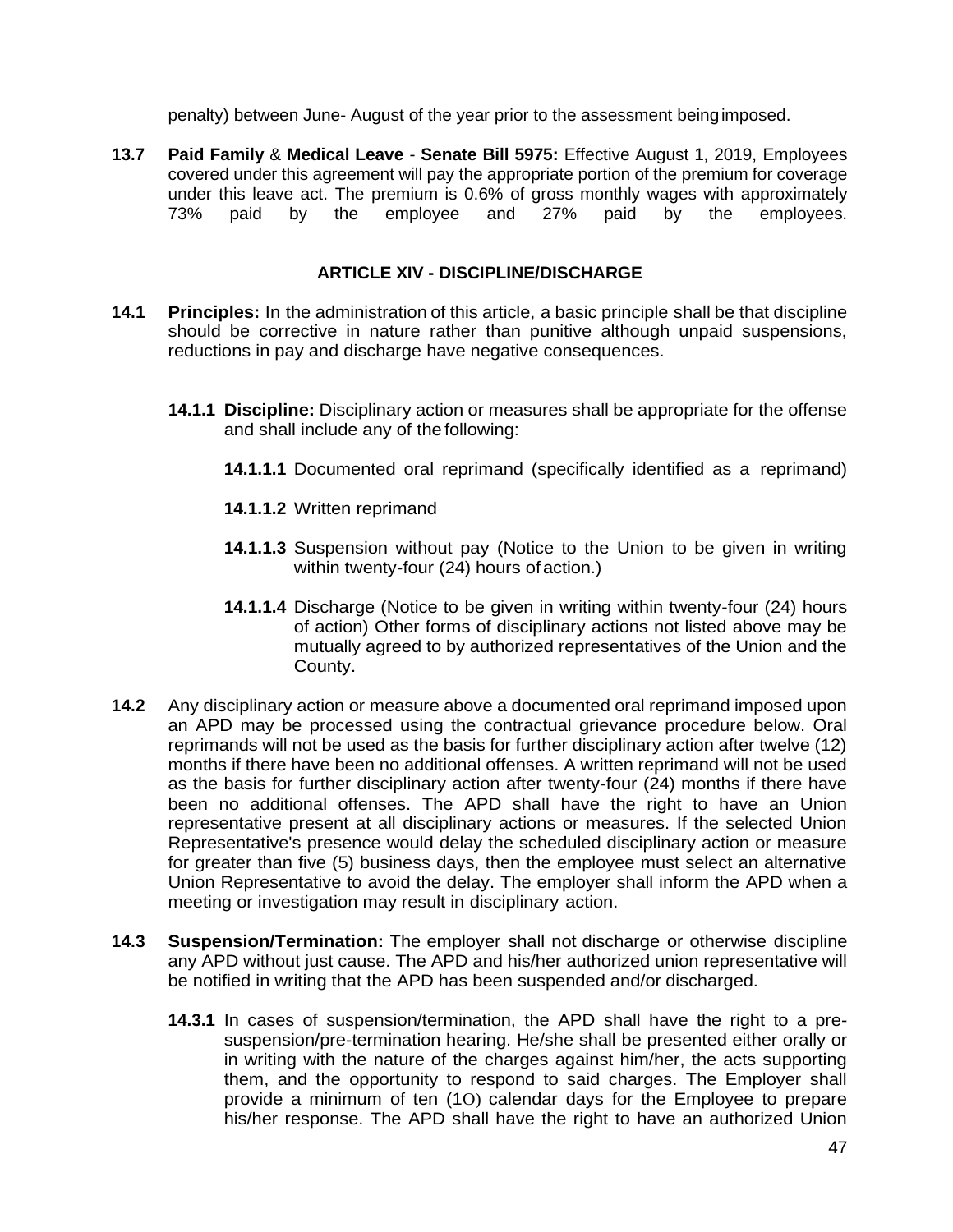representative present. The APD and his/her authorized union representative will be notified in writing that the APD has been suspended and/or terminated.

- **14.3.2** Probationary APDs may not grieve discipline or discharge.
- **14.3.3 Severe Offenses:** The following severe offenses can result in severe discipline measures up to and including termination.
	- **14.4.3.1** Theft or conversion of time, money, materials or property from Spokane County or other employees;
	- **14.4.3.2** Assaults, physical altercations or threats of physical violence;
	- **14.4.3.3** Willfully damaging County property or another employees' property;
	- **14.4.3.4** Dishonesty such as falsifying records or documents and/or an intentional unauthorized release of confidential information
	- **14.4.3.5** Failure to follow a clear directive; and
	- **14.4.3.6** Use, possession or being under the influence of alcohol/controlled substance (unless prescribed) while at work.
	- **14.4.3.7** Refusing to fully & truthfully participate in a corrective action investigation

#### **14.4 Removal of Documents**

- **14.4.1** Adverse material or information related to alleged misconduct that is determined to be false and all such information in situations where the employee has been fully exonerated of wrongdoing will be removed from employee files. However, the Employer may retain this information in a legal defense file and it will only be used released when required by a regulatory agency (acting in their regulatory capacity), in the defense of an appeal or legal action, or as otherwise required by law.
- **14.4.2** Written reprimands will be removed from an employee's personnel file after two (2) years from the date the employee received the disciplinary action, if: There has been no subsequent discipline of a similar or like nature; and the employee submits a written request for its removal.
- **14.4.3** Records of disciplinary actions involving reductions-in-pay, suspensions, or demotions, will be automatically removed after five (5) years from the date the employee received the disciplinary action.

### **ARTICLE XV- GRIEVANCE AND ARBITRATION PROCEDURE**

**15.1 Grievance Procedure** - A grievance is defined as: A claim or dispute concerning the application, interpretation or administration of the Agreement. Grievances shall be processed in accordance with the following procedures and within the stated time limits. To be considered a bona-fide grievance the written grievance must contain the following: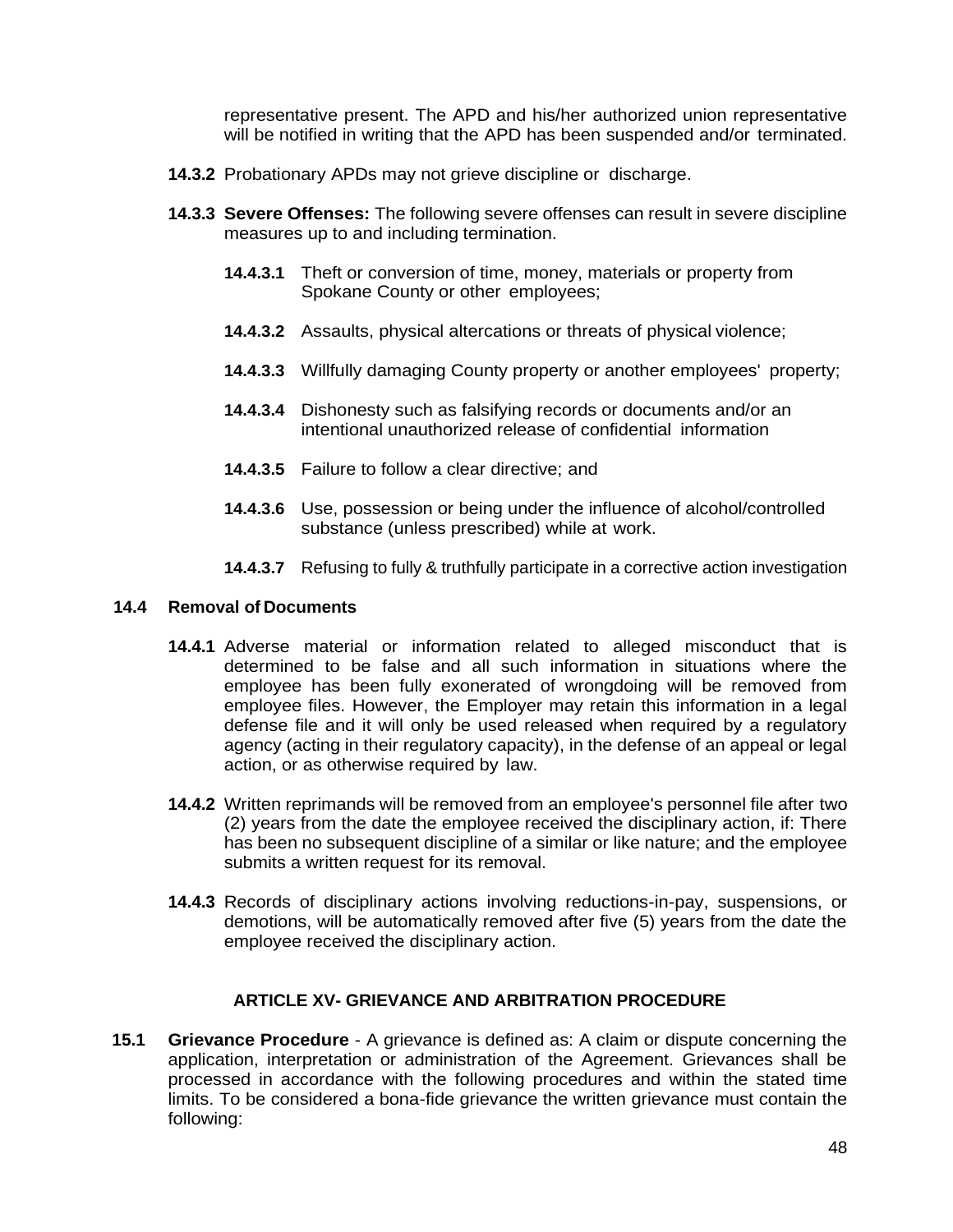- 1. The specific contract provision violated.
- 2. The specific action(s) that occurred that violated the contract provision listed above.
- 3. How that action violated the specific terms of the agreement
- 4. When the violation is to have taken place.
- 5. Where the violation is to have taken place, if appropriate.
- 6. A brief description of the events surrounding the violation.
- 7. The remedy sought.

Both parties agree that they will meet at each step of the Grievance Procedure to reach a settlement and any grievance settled by the signatory parties thereto in any of the following steps is final and binding. Grievances will be submitted to the Employee's immediate supervisor with a copy to the HR Manager. Grievances may be submitted in person, by regular mail or by email. Grievances will be submitted on the official Union Grievance Form.

- **15.1.1 STEP 1** The Union or employee may take up a bona fide grievance or dispute with the Chief Deputy Public Defender within-ten (10) working days of its occurrence, or it is waived. If at that time the APD or Union is unaware of the grievance, they shall take it up within ten (10) working days of the date they should have known of its occurrence. The Union or employee shall, in writing, present his/her grievance to the Chief Deputy Public Defender. Within ten (10) working days from the date that the grievance was presented, the Chief Deputy Public Defender shall reply, in writing, to the employee's complaint.
- **15.1.2 STEP 2** In the event the claim or dispute is unresolved at Step 1 the Union shall, within ten (10) working days from the date of receipt of the supervisor's decision submit a written grievance to the Public Defender. The Public Defender shall set a meeting date within ten (10) working days of receipt of the written grievance in an attempt to resolve the complaint or dispute. Within five (5) working days after the meeting, the decision of the Public Defender shall be reduced to writing with a copy mailed to the Union and to the effected employee.
- **15.1.3 STEP 3** Should the grievance not be settled in Step 2, it shall be submitted in writing within ten (10) working days, of receipt of the Public Defenders decision, to the Human Resources Director. Within five (5) working days of receipt of the complaint, the Human Resources Director will set a date to hear the complaint. The Human Resources Director shall respond to the Union and Employer within ten (10) working days of this hearing.
- **15.2 ARBITRATION** Should the grievance not be resolved at Step 3 as defined in Article 15.1.3, either party to this Agreement may within fifteen (15) calendar days of the decision provided at Step 3 notify the other party of their intent to submit the matter to arbitration.
	- **15.2.1 Scope, Limitations and Arbitrator Authority:** Unless the parties agree in writing, the issue or issues to be submitted to arbitration shall be limited to those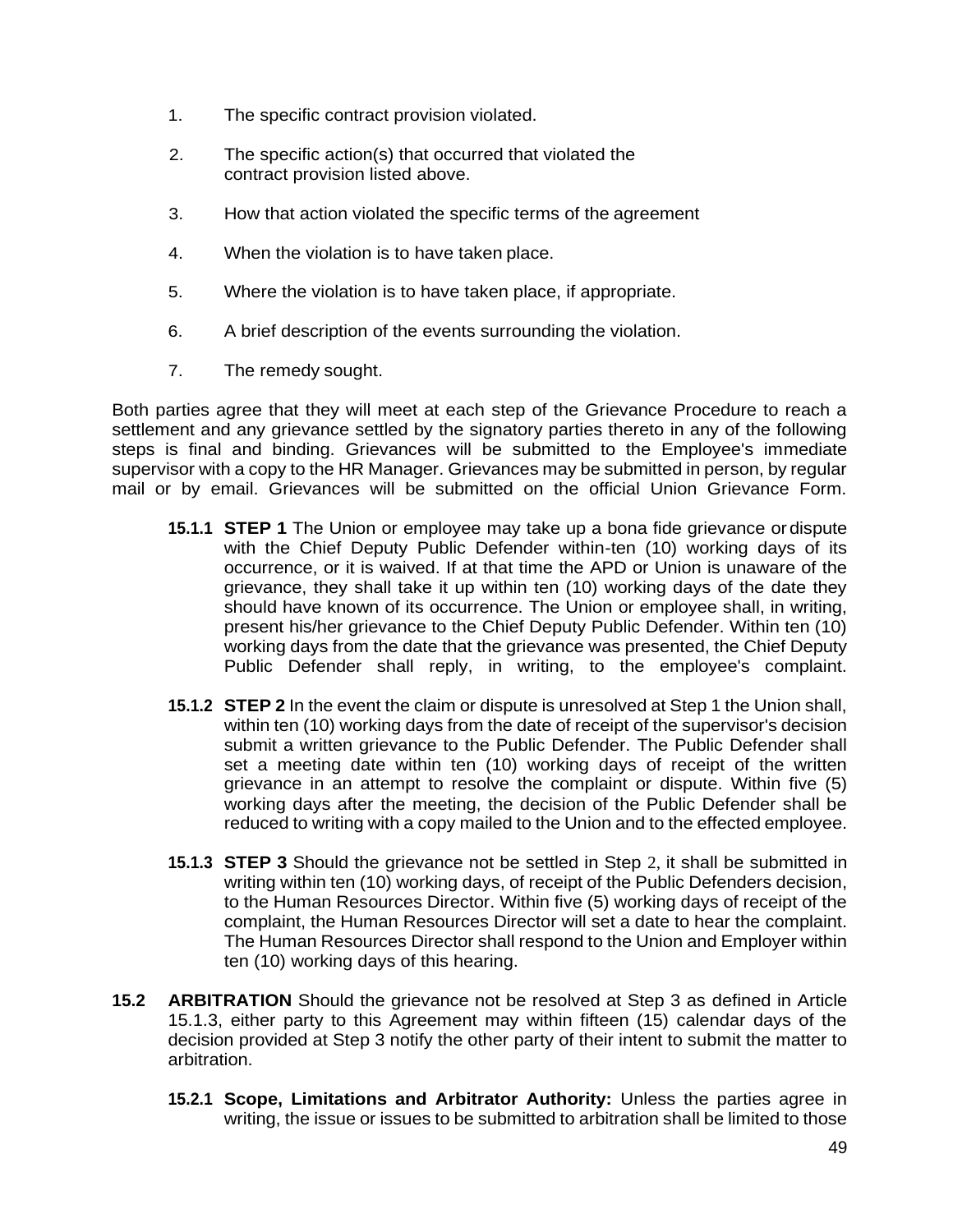set forth and defined in Step 2 of the grievance procedure. The arbitrator's authority shall be limited to a determination based on the issue or issues thus set forth. It is understood and agreed that the arbitrator shall have no authority to modify, vary, alter, amend, add to or take away from, in whole or in part, any of the terms or provisions of this Agreement.

- **15.2.2 Arbitrator Selection** If the parties cannot mutually agree on an impartial arbitrator who is able and willing to serve, on a timely basis the parties shall jointly request the Public Employment Relations Commission (PERC) to provide a list of seven (7) persons who are qualified to act as arbitrator. The representatives of the parties shall determine by lot, the order of elimination and thereafter each shall, in order, alternately eliminate one (1) name until only one (1) remains. The seventh or remaining person shall be accepted by both the Union and the Employer to serve as arbitrator.
- **15.2.3 Arbitration Hearing, Expenses and Decision:** An arbitrator's decision shall not involve any action by either party which is beyond its jurisdiction, nor shall a decision amend, alter or modify this Agreement, and its term shall be limited to the interpretation application of this Agreement. The parties further agree:
	- 1. the arbitrator shall conduct the hearing and that his/her rulings with respect to procedure and objections to the exclusion of inclusion of evidence shall be, during the hearing, binding upon the parties;
	- 2. the arbitrator or either party may call any employee(s) or other person(s) as a witness during the proceeding and if any employee(s) is on duty the employer agrees to release the employee(s) from duty to appear as a witness;
	- 3. that all expenses of the Arbitrator shall be borne completely by the party to receive the unfavorable decision. In case of a compromised decision being not clearly favorable to either party, the parties shall equally share the expense;
	- 4. that the Arbitrator shall render a written decision and/or award within thirty (30) days from the date of the conclusion of the hearing and that his/her decision and/or award shall be final and binding upon the parties. Each party shall bear the expense of preparing and representing its own case, including compensation of its own representatives and witnesses. If either party desires a record of the proceedings, the requesting party shall solely bear the cost of such record.
- **15.2.4** Unless otherwise determined by an arbitrator's decision, any APD found to be unjustly suspended or terminated shall be reinstated with full compensation for all lost time and full restoration of all rights and conditions of employment. However, this does not preclude a compromise settlement.
- **15.2.5** Time frames may be extended, or steps waived at any level of the grievance process by mutual agreement between the parties. Such extensions or waivers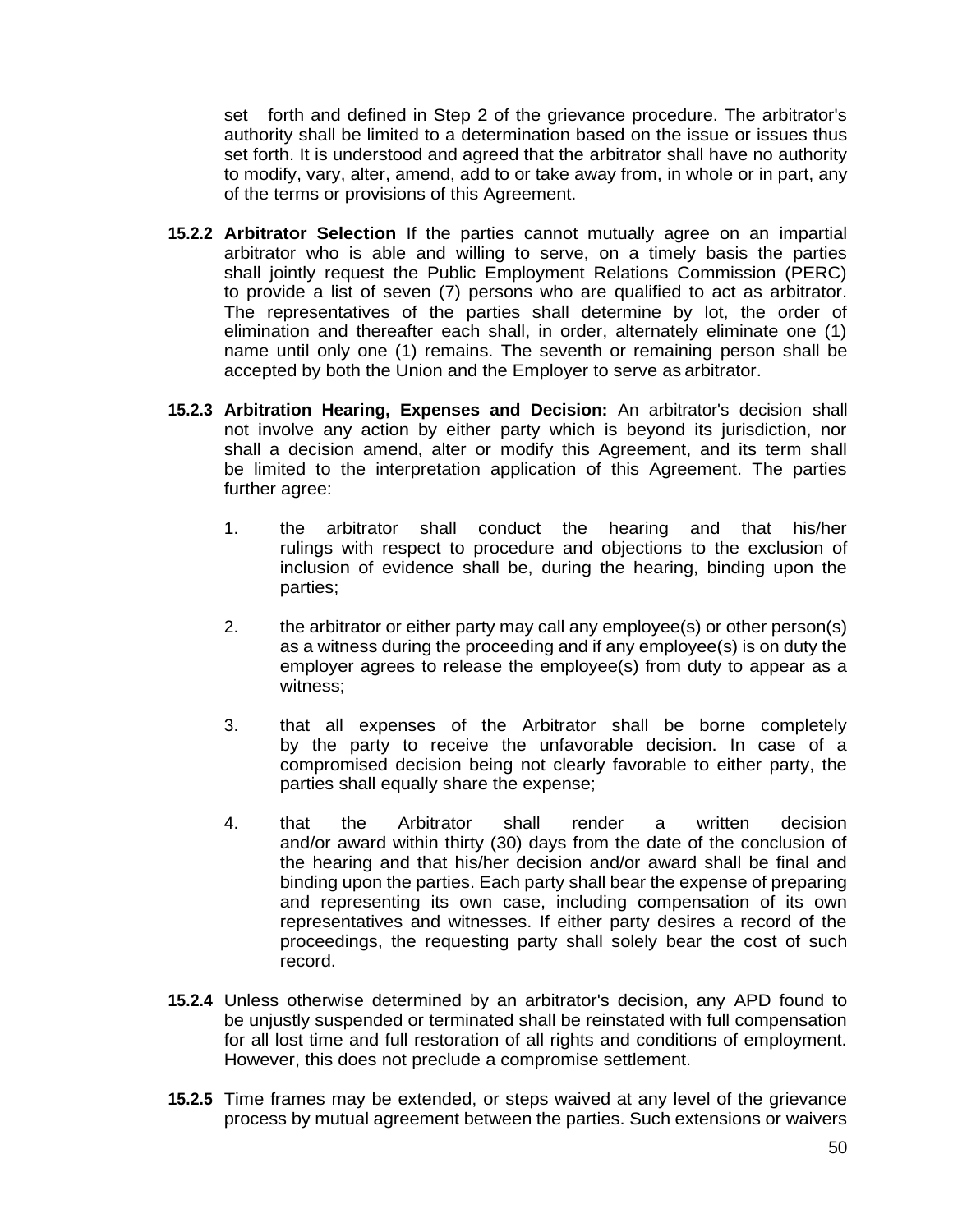shall be reduced to writing. Should the APD or Union fail to comply with the prescribed time frames, excluding extenuating circumstances, it is agreed that the grievance is waived. In the event of extenuating circumstances that delay either party meeting the time frames, the parties will meet within five (5) workdays following the conclusion of the delay to proceed with the grievance process.

#### **15.3 Processing Grievances During Working Hours**

- **15.3.1** Union representatives may investigate and process grievances during working hours without loss of pay.
- **15.3.2** In the processing of a grievance, the stewards should be limited to a total of two (2) members plus the grievant, unless mutually agreed otherwise.

#### **15.4 Liability**

No monetary claim by an employee covered by this Agreement or by the Union against the County shall be valid beyond the pay per prior to the pay period in which the grievance was first filed in writing, unless the circumstances of the case made it impossible for the employee, or the Union, as the case may be, to know that the employee or the Union has grounds for such claim prior to that date, in which case, the claim shall be limited retroactively to a period of forty-five (45) days prior to the date the claim was first filed in writing.

#### **ARTICLE XVI - GENERAL PROVISIONS**

#### **16.1 Work Rules:**

The Employer agrees to notify the Union in writing of any changes in existing work rules or the establishment of new work rules.

#### **16.2 Seniority:**

- **16.2.1** Seniority shall be defined in the following order of importance:
	- **Department Seniority:** Total length of unbroken service within the Public Defender's Office.
	- **Bargaining Unit Seniority:** Total unbroken service within 690.
	- **Class Specification Seniority:** Total length of unbroken service within a Class Specification within 690.
	- **County Employment Seniority:** Total length of unbroken employment in the County.
- **16.2.2** APDs seniority accrues at the same percentage of time that an APD works. Department Seniority starts accruing from the first paid actual work date as an attorney for the Spokane County Public Defender's Office as determined by payroll. Employer shall provide a seniority list to the union 30 days from the date of this contract, to be updated yearly. Prior broken service within the Public Defender's Office shall be used in cases of the same starting work date to determine the senior employee. If the start dates are still the same for one or more APDs seniority will be determined by County Employment Seniority and if still tied then by a coin toss.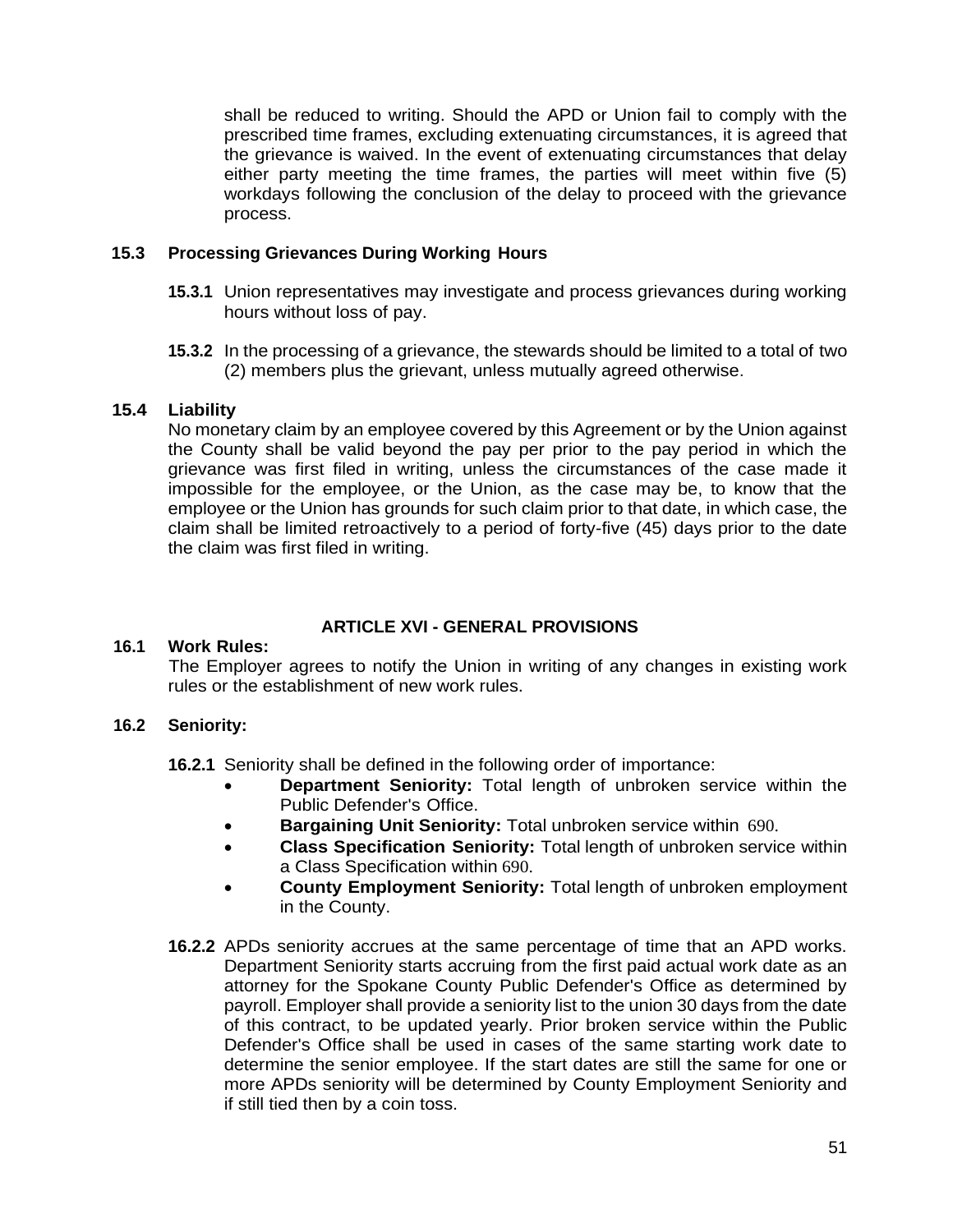- **16.2.3** For the purpose of computing seniority, ail authorized leave with pay and, any authorized FMLA qualifying leave without pay (to a maximum of 6 months), shall be considered as time worked except any leave of absence granted during the probationary period.
	- Have sick leave accrual hours reinstated at time of lay off;
	- Be placed on parking waiting list using original hire date less time in lay off;
	- Use original length of service, minus time in layoff, to determine longevity and vacation accrual rate; and
	- Retain their full union seniority accrued prior to layoff minus the time laid off.
- **16.3 Layoffs and Recall Procedures:** The parties agree that the effect of a layoff is negotiable; therefore, the following language is intended to both clarify and establish procedures for any impending layoffs realized by members of the Bargaining Unit and any subsequent recall. Prior to any actual layoff, Labor-Management will consider acceptable alternatives to layoffs.

#### **16.3.1 Layoff**

- **16.3.1.1** No layoffs shall be executed as long as there are extra helpAPDs.
- **16.3.1.2** In the event of a layoff for any reason, APDs shall be laid-off within their Class Specification in the inverse order of their Class Specification Seniority as defined on Article 16.2.1.
- **16.3.1.3** APDs being laid off shall be given written notice of such layoff thirty (30) days prior to the layoff if possible. In no event shall written notice of layoff be less than ten (10) working days.

#### **16.3.2 Bumping**

**16.3.2.1**If an APD is laid off and that laid off employee has greater department seniority than that of other public defenders a lower job classification he/she may then bump the least senior, lower class public defender. The APD who has been bumped shall then have the same opportunity to bump downward.

#### **16.3.3 Recall**

- **16.3.3.1** APDs who are laid off, or bumped in lieu of layoff, shall have the first opportunity to fill vacancies in their former classification.
- **16.3.3.2** APDs shall retain all benefits and seniority accrued prior to layoff when recalled to work, minus the time laid off.
- **16.3.3.3** Recall rights under this provision shall be limited to 18 months from the date of layoff. APDs who refuse a recall will be taken off the recall list. Laid off APDs who have been offered work shall have ten (10) working days from the date of notice to accept such recall. Offers of employment off the recall list shall be done in writing either by registered letter to the last known address of the laid off APDs or hand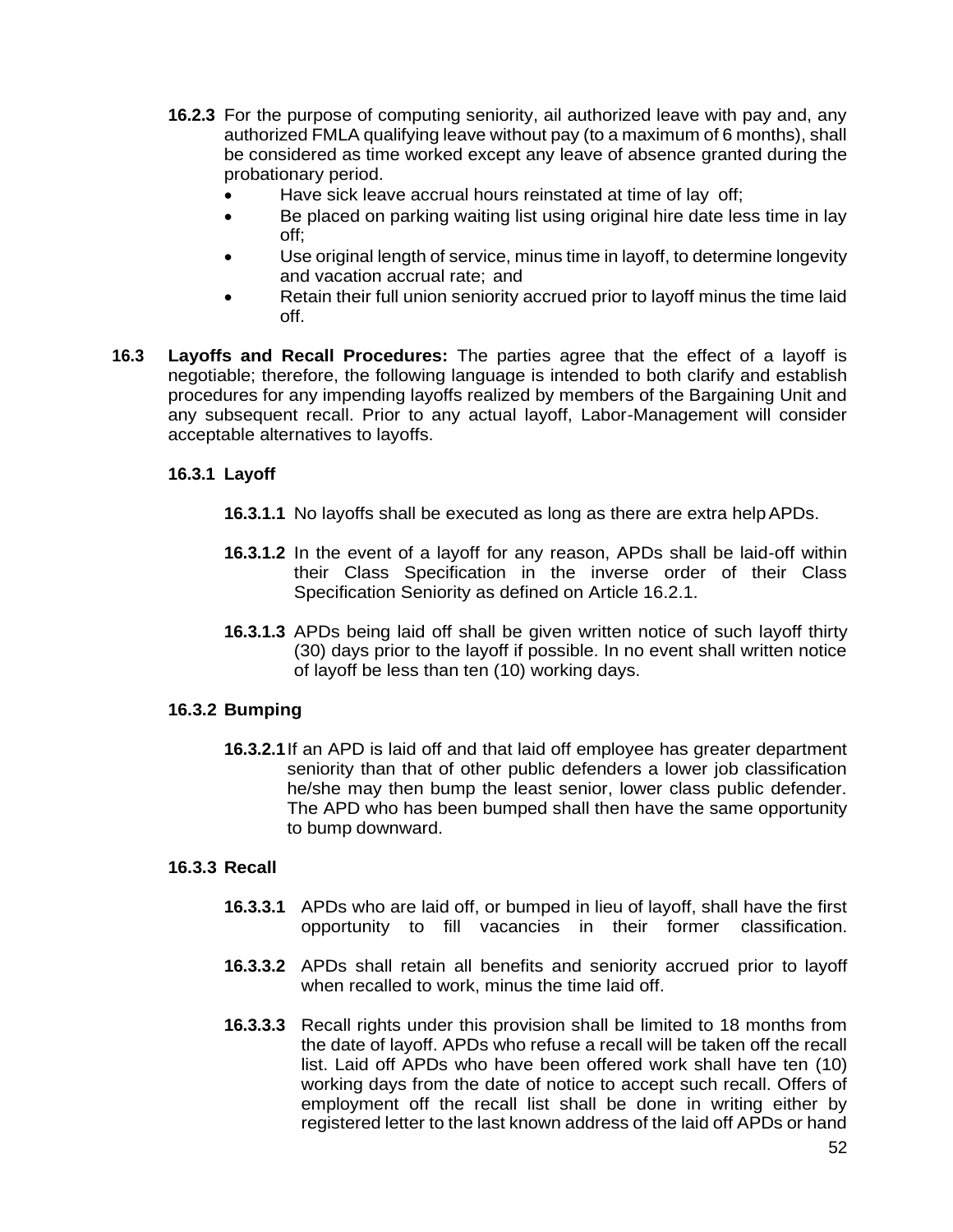delivered to the APD.

- **16.3.3.4** Any temporary or extra help work required by a department in a job classification in which there are APDs on layoff shall be offered to laidoff APDs.
- **16.4 Formal Notices:** When the labor agreement requires formal notice, the following addresses will be utilized:
	- **16.4.1 Union:** Teamsters local Union No. 690, 1912 N Division #200, Spokane, 99207
	- **16.4.2 Employer:** Spokane County Human Resources Department, N. 824 Adams, Spokane, WA 99260

## **ARTICLE XVII - PURGING OF PERSONNEL FILES**

Former APDs may request destruction of personnel files pursuant to the Records Retention Act, RCW40.14.

## **ARTICLE XVIII - LOCKOUTS AND STRIKES**

- 1**8.1** The parties agree that there shall be no lock out or suspension or disruption of work through any complete or partial stoppage of work, boycott, concerted action, demonstration, picketing, bannering, refusal to do reasonably assigned work, shutdown, slowdown, or any other similar actions or conduct whatsoever which causes, might cause, or results in interference with or in any way disturbs the normal operation of any Spokane County owned location.
- **18.2** The County shall have the right to discharge or discipline any employee participating in any activity in contravention of this Article, including any strike, slowdown or other suspension of work; and the Union agrees not to oppose such action. However, it is understood that the Union shall have recourse to the Grievance Procedure as to matters of fact in the alleged action of such employee.
- **18.3** In the case of any activity in violation of this Article, including strike, slowdown or other suspension of work not authorized by the International Union, the Local Union, or any of their officers, the County agrees that neither the International Union, the Local Union nor their officers shall be liable for damages, provided that the Union shall promptly and in good faith uses every reasonable means at its disposal and in good faith use every reasonable means at its disposal to bring about an immediate end to the conduct.

#### **ARTICLE XIX - SUPPLEMENTAL AGREEMENT**

This Agreement may be amended, provided both parties concur. Supplemental Agreements may be completed through negotiations between the parties at any time during the life of the Agreement. Should either party desire to negotiate a matter of this kind, it shall notify the other party in writing of its desire to negotiate. Supplemental agreements thus completed shall become a part of this Agreement and subject to all its provisions.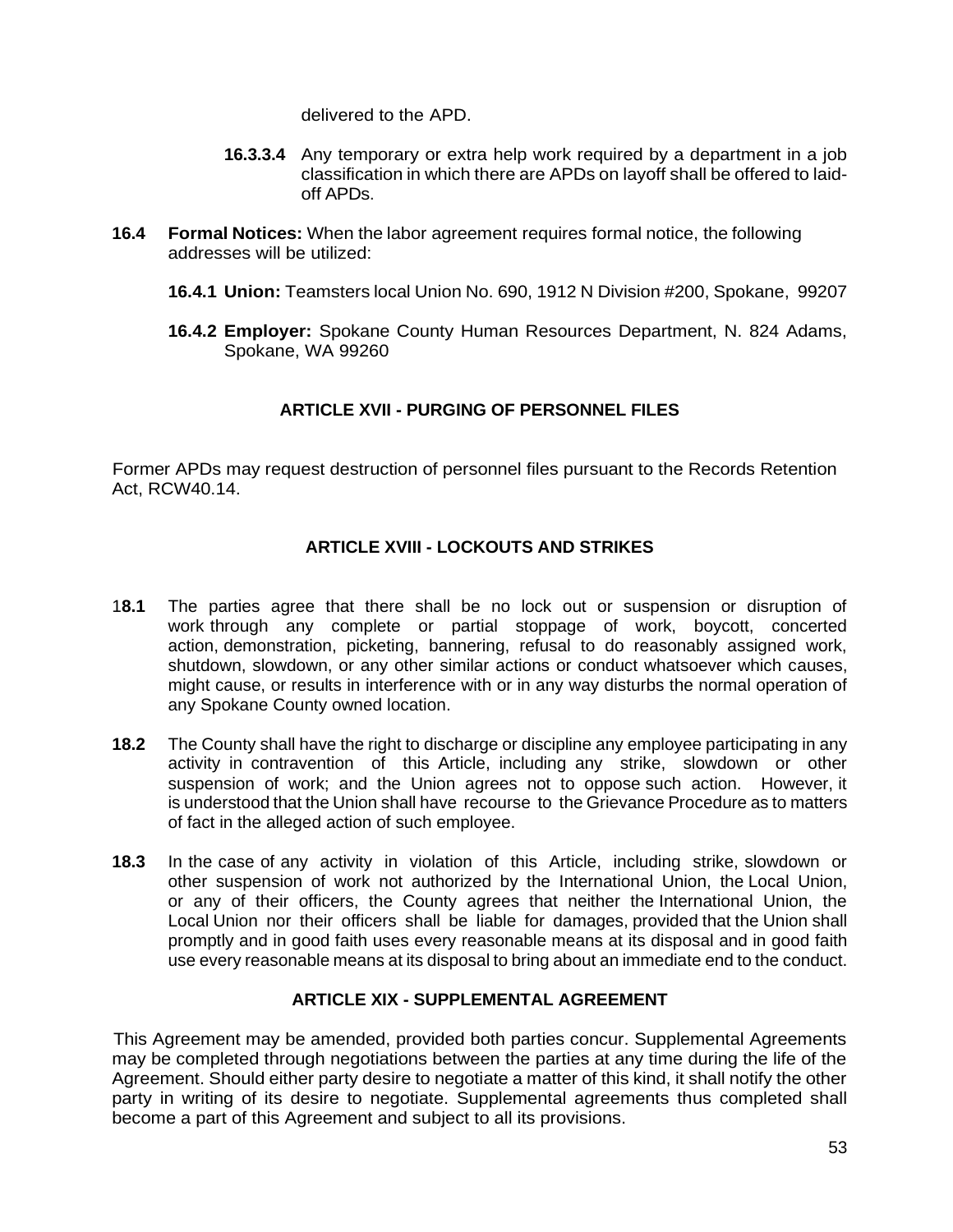#### **ARTICLE XX - SAVINGS CLAUSE**

Should any part hereof or any provision herein contained be rendered or declared invalid by reason of any existing or subsequently enacted legislation or by any decree of a court of competent jurisdiction in a final judgment, such invalidation of such part or portion of this Agreement shall not invalidate the remaining portions hereof; provided, however, upon such invalidation the parties agree to meet and negotiate such parts or provisions affected, The remaining parts and provisions shall remain in full force and effect.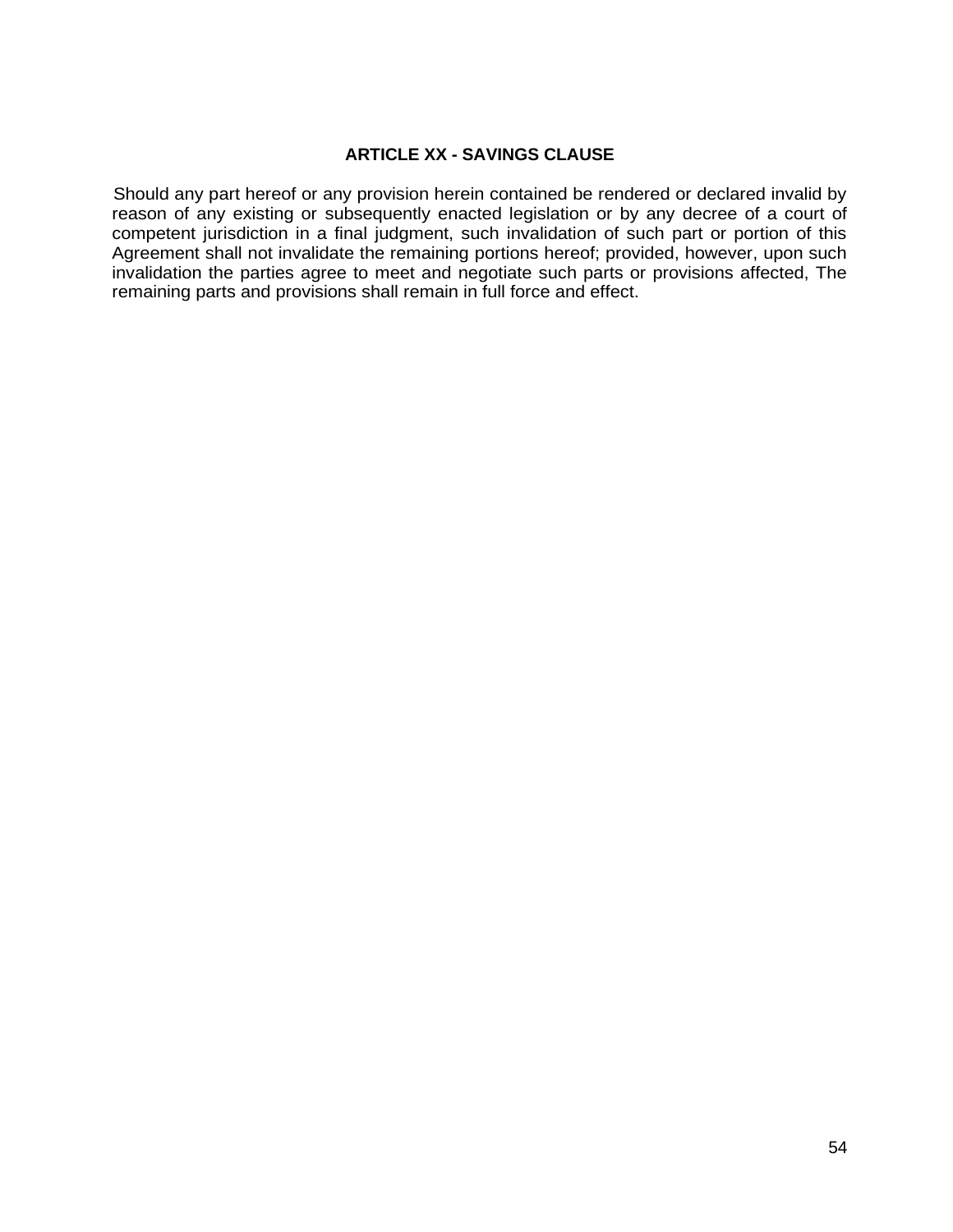#### **ARTICLE XXI - DURATION OF AGREEMENT**

This contract shall become effective January 1, 2022 and shall expire on June 30, 2025. IN WITNESS HEREOF, the parties hereto have set their hand this \_\_\_\_\_\_\_\_\_\_\_\_\_\_\_\_\_\_ day of  $\frac{1}{20}$ , 20\_.

**FOR Teamsters Local Union No 690 FOR THE EMPLOYER**

Joe Kuhn, Business Representative Al French, Commissioner

Public Defender The Test of Test of Test of Test of Test of Test of Test of Test of Test of Test of Test of Test of Test of Test of Test of Test of Test of Test of Test of Test of Test of Test of Test of Test of Test of Te

Mary L. Kuney, Commissioner

Tom Krzyminski, Public Defender

**Human Resources Department:**

Ashley Cameron, Director

Joshua Groat Employee and Labor Relations Manager